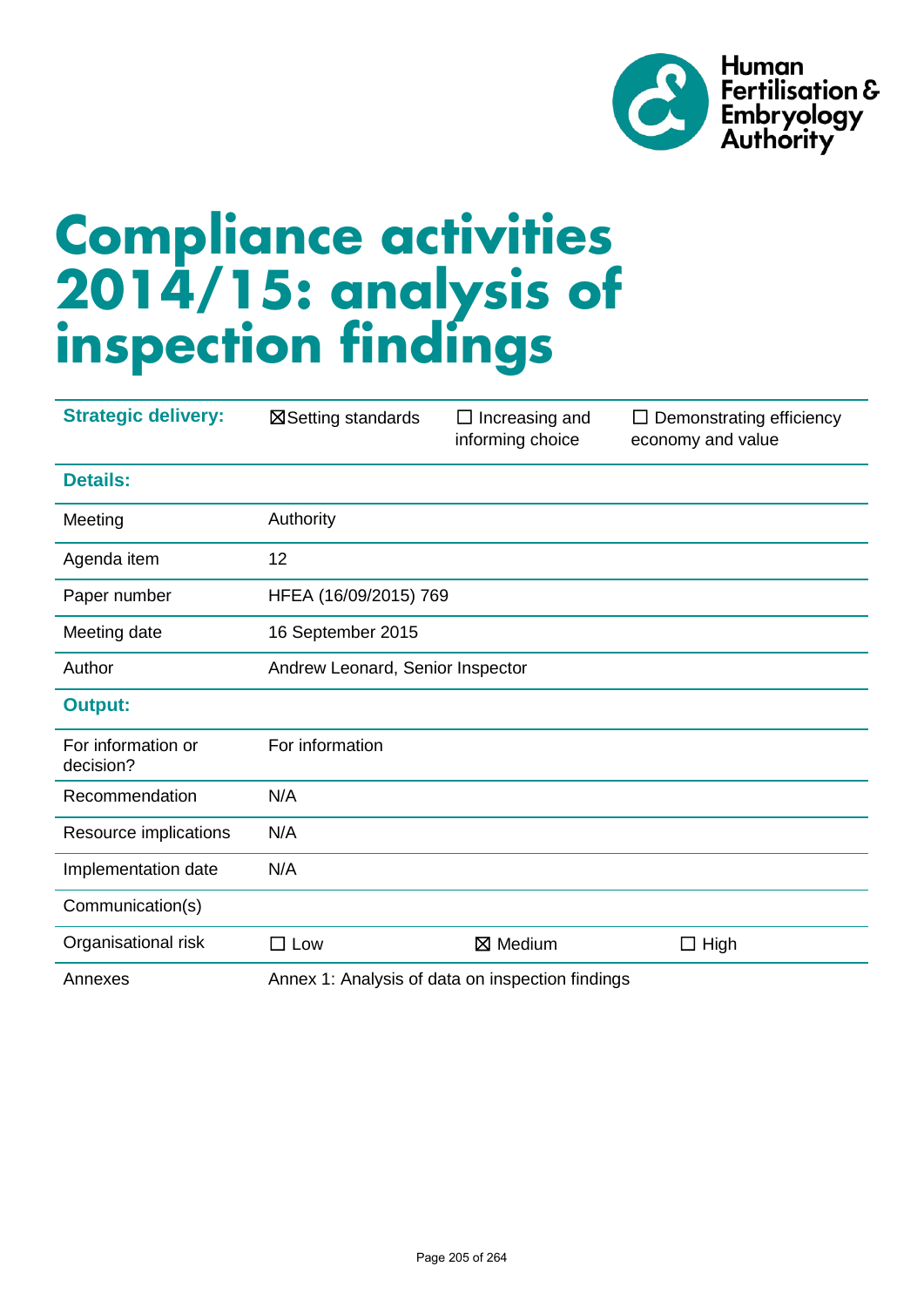## **1. Background**

- **1.1.** This report provides an analysis of non-compliances found in the course of renewal and interim inspections between 1 April 2014 - 31 March 2015 and a comparison with the 2013/14 inspection findings.
- **1.2.** Non-compliances with the Act and requirements of the HFEA Code of Practice (CoP) observed on inspection are classified as critical<sup>[1](#page-1-0)</sup>, major<sup>[2](#page-1-1)</sup> or 'other<sup>[3](#page-1-2)</sup> depending on the associated risks. Post inspection the HFEA's compliance team record the findings of inspections in an electronic system (the post inspection tool) which groups non-compliances according to the HFEA CoP guidance note they are most relevant to.
- **1.3.** This analysis is based on information extracted from this post inspection monitoring system on 30 July 2015.
- **1.4.** We have not included the findings from inspections of research centres in this analysis because these non compliances are very specific and observations are not more generally applicable.

## **2. Overview of inspection findings**

- **2.1.** In 2014/15 there were 59 inspections of treatment and/or storage clinics:
	- 28 renewal inspections
	- 14 interim inspections and
	- 17 inspections of other types (initial/new premises/additional/clinical governance).
- **2.2.** It is important to note the number of inspections carried out and, to some extent, the type of clinic inspected because this impacts on the number of noncompliances. Table A at annex 1 shows a breakdown of the number of inspections by clinic type and size of IVF clinic for 2014/15 and 2013/14. The table shows that fewer inspections were carried out in 2014/15 than in the preceding year. We conducted a larger proportion of inspections at large clinics compared to 2013/14 and smaller proportion at treatment only clinics. Large clinics tend to provide more complex treatments and as a result are subject to compliance with more requirements than treatment only clinics.

<span id="page-1-0"></span> $1$  An area of practice which poses a significant risk of causing harm to a patient, donor, embryo or to a child who may be born as a result of treatment services, or a significant shortcoming from the statutory requirements

<span id="page-1-1"></span> $2$  An area of practice which poses an indirect risk to the safety of a patient, donor, embryo or to a child born as a result of treatment services. This area of non-compliance may also indicate a major shortcoming from the statutory requirements and/or indicate a failure by the Person Responsible to carry out their legal duties.

<span id="page-1-2"></span> $3$  An 'other' area of practice that requires improvement is any area of practice, which cannot be classified as either a critical or major area of non compliance, but which indicates a departure from statutory requirements or good practice.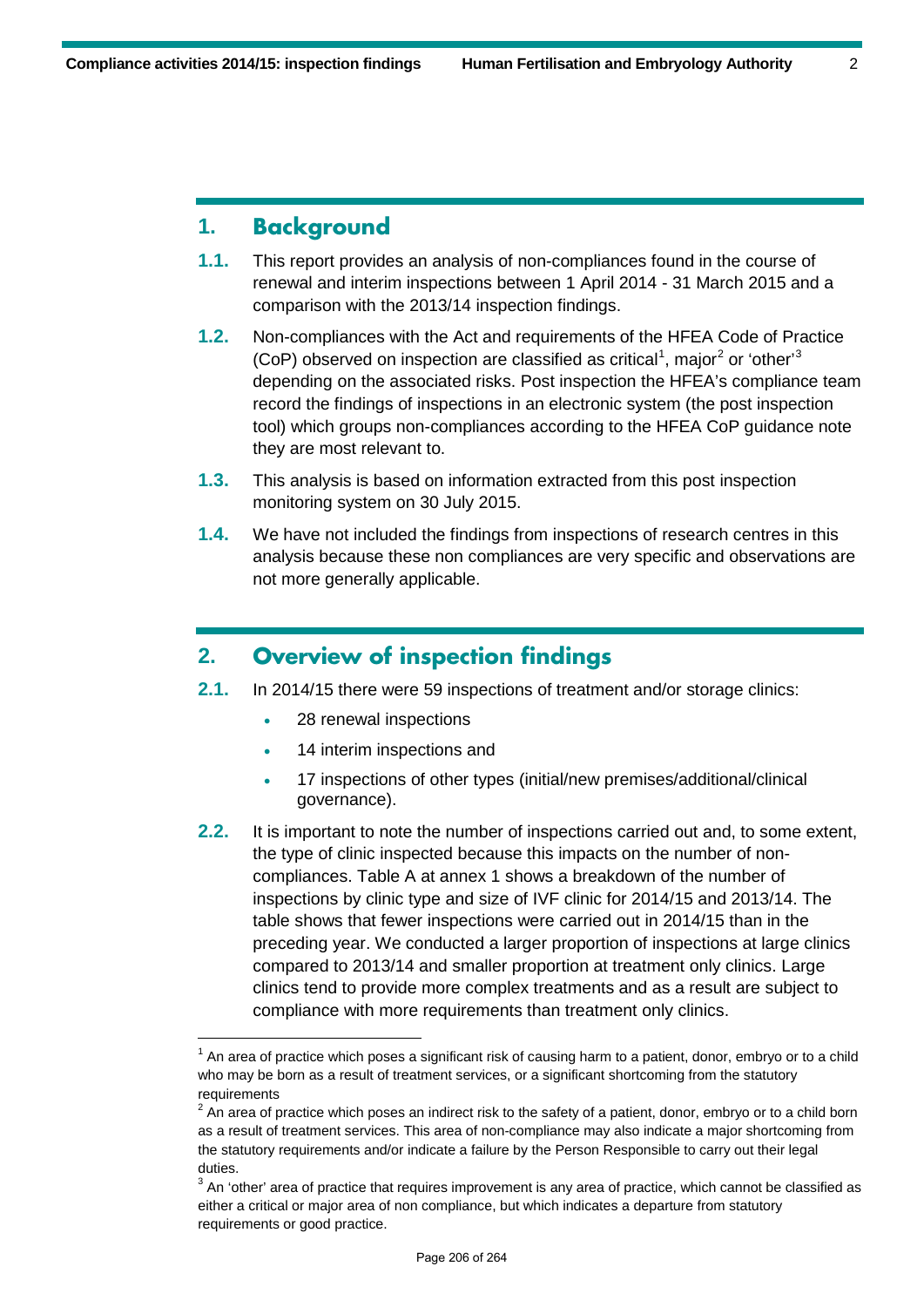- **2.3.** Only renewal and interim inspection findings are entered into the monitoring system and so only the findings of these inspections are included in this analysis. This work identified that the findings of four inspections were not recorded in the system and action has been taken to resolve the technical and training issues that led to this omission (Table A at annex 1).
- **2.4.** All inspections in 2014/15 identified non-compliances, although three inspections identified only 'other' non-compliances. When critical and major noncompliances are considered, 32 inspections identified fewer than 10 non compliances while six inspections identified more than 10 non compliances (see Figure 1). Management review meetings were held with respect to four of the clinics where more than 10 non compliances were observed and licences of less than the usual four years were issued in all four cases. With respect to the two clinics having more than 10 non compliances but where licences for four years were issued, the risks associated with the non-compliances were not considered serious enough to warrant a management review. This gives us confidence that we are applying our compliance and enforcement policy appropriately and consistently where there are regulatory concerns.
- **2.5.** Table B at annex 1 shows that when the data are normalised to take into account that fewer inspections were carried out in 2014/15 than in 2013/14, there has been an increase in the number of non-compliances identified per inspection in 2014/15 compared to the previous year with a significant increase in the number of critical non-compliances observed.
- **2.6.** Some of the increase may be attributable to non compliances identified in the course of inspection of clinical areas of practice (safeguarding, infection control, medicines management and the pre-, peri- and post-operative pathway) which have only been inspected since we extended our remit when CQC introduced a policy that clinics in England that only carry out HFEA licensable activity do not need to have CQC registration in addition to their HFEA licence<sup>[4](#page-2-0)</sup>. Four of the 22 critical non-compliances identified related to these areas of practice. We have also applied additional scrutiny to inspection of viral screening requirements; the use of suitably approved medical devices; and consent on the basis of observations of non-compliance from previous analyses. Six of 22 critical noncompliances were related to consent.
- **2.7.** It is not considered likely that clinics inspected in 2014/15 are inherently less compliant and our procedures for inspecting are unchanged (and so consistent with other years) and reports continue to be subject to considerable quality assurance to ensure consistency. We do strive continually to develop and adapt our regulatory regime based on our experiences and this is the likely cause of the observed increase in the frequency of non-compliances.

<span id="page-2-0"></span> $4$  Where we identify non-compliance with these requirements these are referenced against "suitable practices" in the monitoring system (see Figure 4).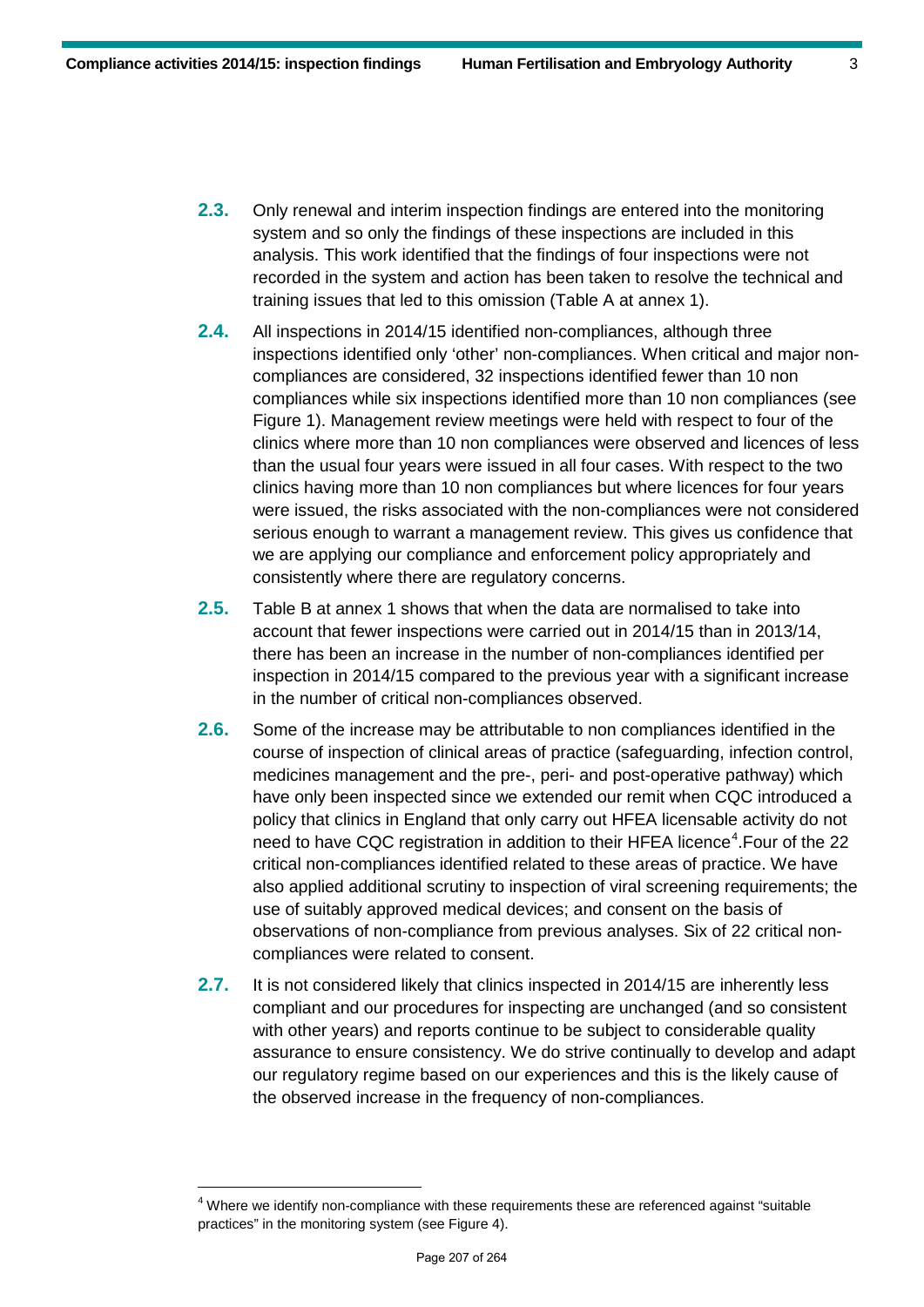#### **3. The relationship between clinic size and type and performance**

- **3.1.** It is important for us to consider whether clinics of different size or type have a different pattern of non compliance. This is because right touch regulation requires us to apply our resources where they are most effective.
- **3.2.** Figure 2 shows the variation in the number of non-compliances between clinics of different size or providing treatment of differing complexity<sup>[5](#page-3-0)</sup>. The figure shows that there is an increased frequency of non-compliance observed on inspection of IVF clinics of different size with smaller clinics generally having more noncompliance. It is possible that large clinics (those providing more than 1000 cycles of treatment in a year) may have more resources available to ensure regulatory compliance with medium and small clinics having progressively fewer resources. Clinics offering only relatively basic treatment also have progressively less non-compliance than small IVF clinics but this is likely to arise because these clinics are subject to fewer regulatory requirements. While interesting, these differences are too small to usefully influence how we apply our inspection regime however.
- **3.3.** Figure 3 shows that the five most frequently observed non-compliances are broadly seen on inspection of clinics of all sizes and types. Again, this supports a conclusion that the same inspection regime should be applied to all licensed clinics. It should be noted however that clinics offering more basic treatment services are only subject to compliance with the relevant subset of requirements so the inspection process is inherently adapted to be proportionate on the basis of centre type.

## **4. Types of non-compliance found on inspection**

- **4.1.** Table C and Figure 4 show the most frequently observed types of noncompliances observed in the two years from 2013 to 2015. The areas of practice most frequently observed as requiring improvement were:
	- The quality management system (QMS)
	- Consent
	- Equipment and materials
	- Procuring, processing and transporting of gametes and embryos
	- **Witnessing**
	- **Traceability**

<span id="page-3-0"></span><sup>&</sup>lt;sup>5</sup> The frequency of non-compliances has been normalised to account for the different number of inspections in each category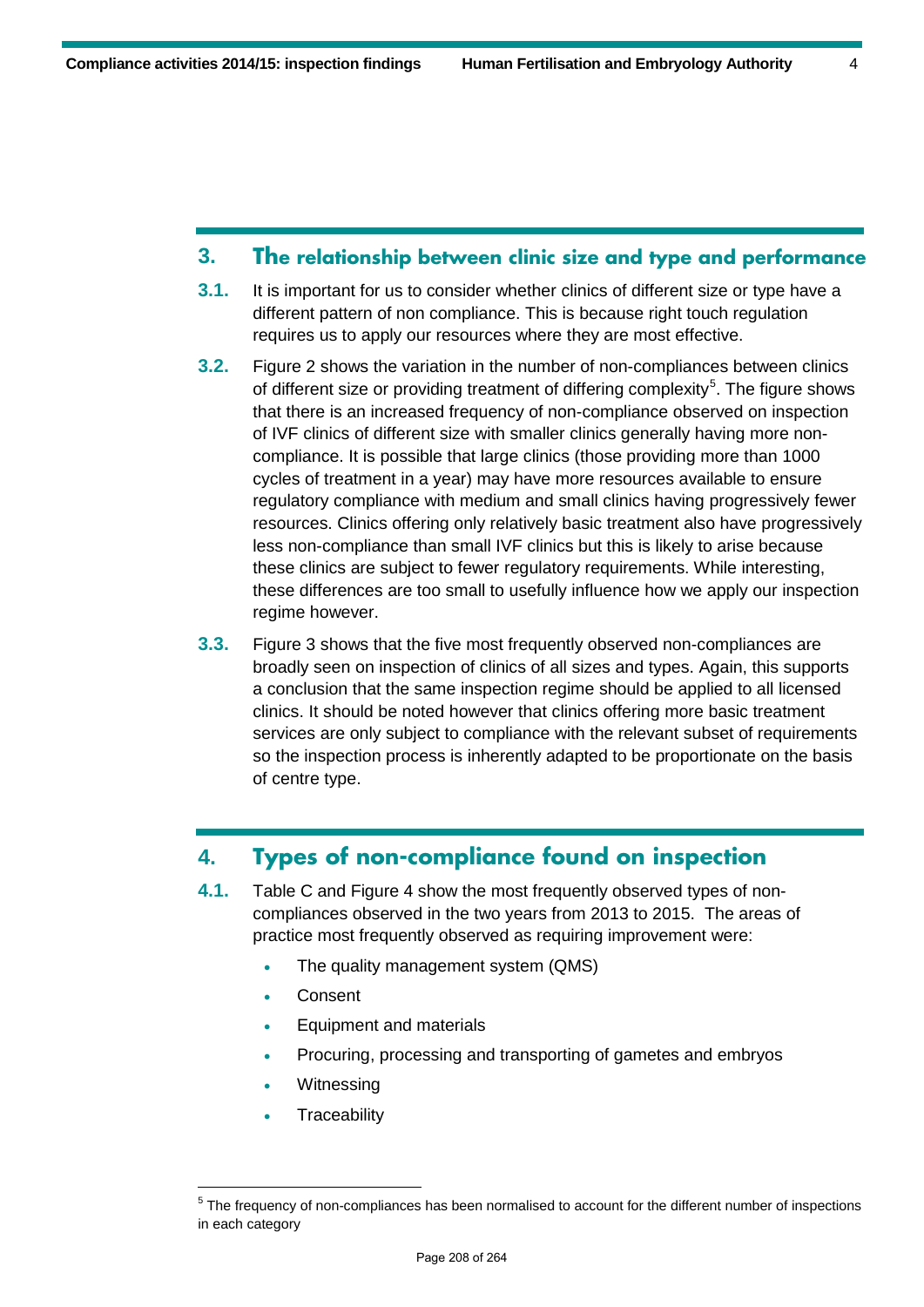- **4.2.** Almost identical results were obtained when only critical and major noncompliances, which carry a higher risk to patients and their gametes and embryos, were considered (Table D).
- **4.3.** Clinics have been required to have a QMS since 2007: it is the mechanism by which clinics are expected to achieve continuous improvement. Clinics struggled initially to implement all of the requirements and after 2007 inspections tended to focus on clinics' quality management systems and processes. Figure 4 shows that while there were frequent recommendations for improvement with respect to clinics' QMS, non compliances tended to be less serious with more 'other' recommendations than critical or major. Because of the pivotal role of the QMS in ensuring quality of care, we will continue to focus on this aspect of practice but since April 2015 we have refreshed our approach to consider the impact and effectiveness of clinics' audits of practice. It is likely that we will continue to make recommendations for improvement as we try to raise the bar on quality.
- **4.4.** Consent is at the heart of our regulatory regime and consent failure is considered to be one of the two most significant risks of fertility treatment. Consent requirements are very complex and were changed significantly in 2009. As a result we continue to scrutinise clinics' procedures for taking consent and we continue to recommend improvements. Commonly we make recommendations with respect to the storage of gametes and embryos after the gamete provider's consent to storage has expired – while it is critical that clinics' store in line with consent this particular non compliance has fewer associated risks than other consent failures. Notably the absolute number of samples stored beyond the consented period has reduced significantly. More significant are problems with reporting of consent to disclosure intentions and in relation to legal parenthood. The observation of these anomalies (accounting for 6 of 22 critical non-compliances observed –see Figure 4) has had a wider impact beyond regulatory action and we held consent workshops across the country in 2014 and at the 2015 annual conference. We also implemented changes to disclosure consent forms and initiated sector wide regulatory action with respect to consent to parenthood.
- **4.5.** Non-compliances related to equipment and materials commonly include failing to validate new and/or repaired equipment and using non-CE marked medical devices. The requirements related to CE marking were poorly understood by the sector but collaborative working with the Medicines & Healthcare products Regulatory Agency has clarified requirements in the last year, We also had a workshop on CE-marking at the HFEA annual conference in 2015. Clinics are still working through the implementations of these requirements – hence the frequency of recommendations for improvement.
- **4.6.** In relation to procuring, processing and transporting gametes and embryos, common non-compliances include inadequacy of process validation and poor practice around the screening of gamete providers. As noted above, validation requirements were poorly understood when introduced in 2007 and we continue to try to raise the bar and encourage clinics to ensure not only that they 'tick the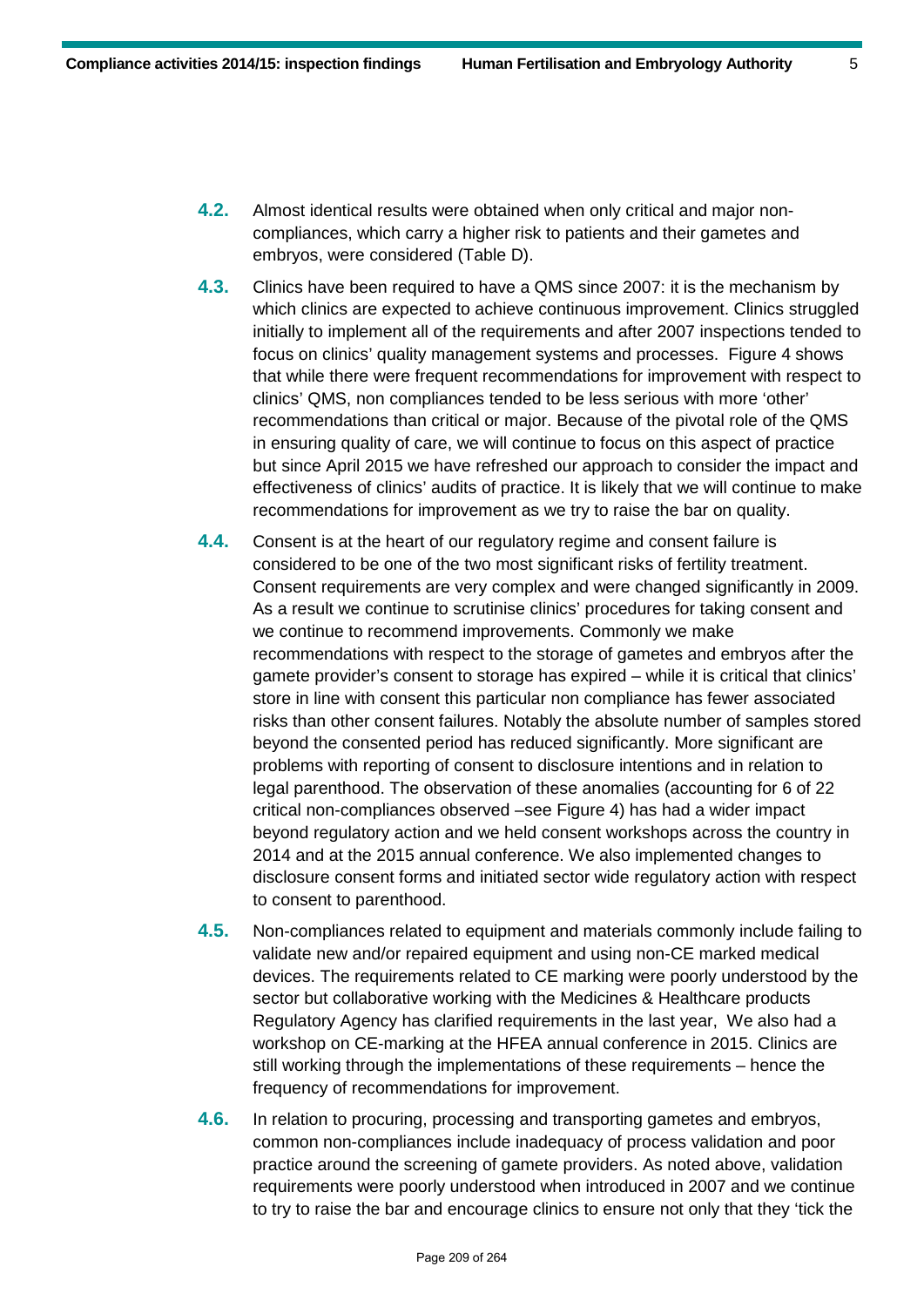boxes' with respect to validation documentation, but that they are able to demonstrate the effectiveness of their validation in leading to improvements in the quality of their services. With respect to viral screening the frequency of this non compliance has arisen as a result of changes in guidance. In response to observation of this non compliance we sought expert opinion and then issued updated guidance following consultation with the Licensed Centres Panel.

- **4.7.** Risk of misidentification is (with consent) the most significant risk of fertility treatment and effective witnessing is key to minimising it. As a result we scrutinise this area of practice closely. Clinics all have good procedures in place to minimise these risks and common non-compliances (the absence of witnessing at the disposal of sperm after treatment and errors in the documentation of witnessing) generally carry an extremely low level of risk. Although this is a common no-compliance, there were no critical witnessing noncompliances and seven of the 16 non-compliances were low risk and classified as "other" (see Figure 4).
- **4.8.** In relation to traceability, the most common non-compliances observed were failure to label tubes used during egg collection –as clinics generally only carry out one egg collection at a time there are no significant opportunities for misidentification, but because of the potential impact we continue to prompt clinics to be robust in the documentation of the measures they take to minimise all possible risks in respect of this non-compliance.

## **5. Changes in the prevalence of non-compliance, 2013/14 and 2014/15**

- **5.1.** We also looked at which critical and major non-compliance were identified more frequently in 2014/15 when compared to 2013/14 (Table E, Annex 1).
- **5.2.** Increases were noted between 2013/14 and 2014/15 in non-compliances related to consent, data submission, equipment and materials, QMS, traceability, witnessing and procuring, processing and transporting gametes and embryos. These non-compliance types have already been identified as focus areas in this analysis.
- **5.3.** Non-compliances related to premises and facilities and staffing also increased to a notable level in certain clinic types such that they were relatively prevalent as non-compliances in 2014/15. Our revised interim inspection methodology already focusses on these areas.
- **5.4.** Increases were also noted with respect of non-compliances related to: counselling, donor selection, egg sharing, information provision, record keeping and document control, but these areas of non-compliance were still not notably prevalent in 2014/15 relative to other areas. They may however represent areas of potential regulatory concern in the future.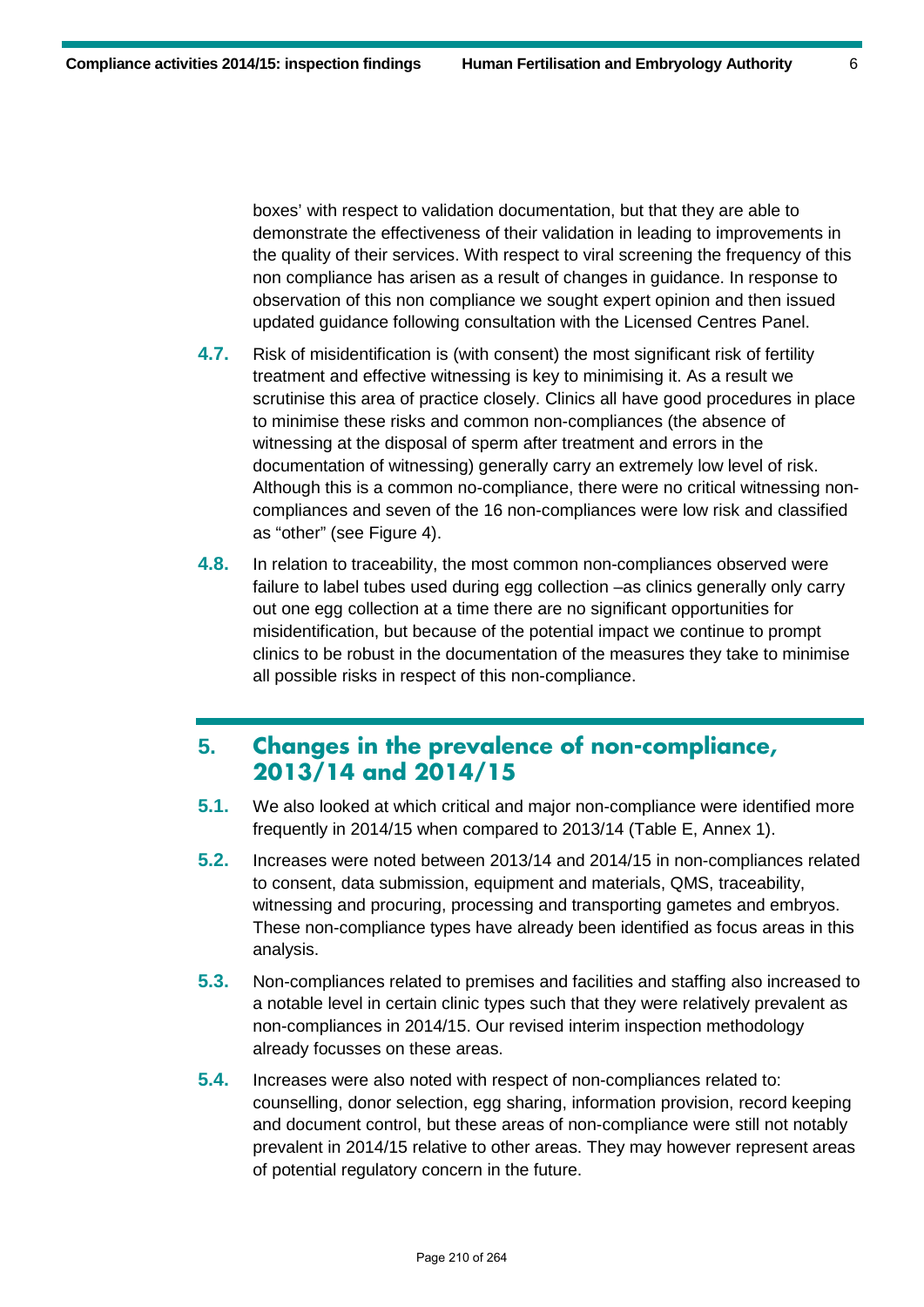**5.5.** 'Suitable practices' was the seventh most prevalent critical or major noncompliance type in all inspections in 2014/15 (see Table E in Annex 1. As noted above 'Suitable practices' non-compliances are commonly cited where clinics are failing to meet the 10% target for multiple births or when poor practice is found relevant to findings of inspection of the extended clinical practices. The HFEA continues to engage with the sector with respect to compliance with the multiple births target and we have already provided clarification of requirements around the new areas of clinical practice being inspected – particularly medicines management.

## **6. Implementation of recommendations to resolve non-compliance**

**6.1.** Ninety percent (436 of 484) of the recommendations for improvement made following inspection in 2013/14 were implemented within the prescribed timescales. It is likely that a small number may not have been recorded as complete in our monitoring system although they are complete and, occasionally, Persons Responsible (PRs) do not provide evidence of compliance. Where outstanding non compliance poses a risk we generally invoke the Compliance and Enforcement policy and take appropriate action if the PR does not provide evidence of improvement. So far in respect of recommendations made following inspection in 2014/15 only 78% (251 of 323) have been implemented. This is because the deadline for completing some recommendations made in 2014/15 has not yet been reached.

## **7. Clinic feedback regarding inspections**

- **7.1.** We ask PRs to provide feedback to the HFEA regarding the inspection process via a questionnaire on our website.
- **7.2.** Feedback has been provided with respect to 42 renewal inspections and 36 interim inspections carried out between 2013 and 2015. Seventy two of the 78 respondents (92%) considered that their inspection visit had promoted improvement to the way the clinic carries out its work and >95% of the 78 respondents were satisfied with their inspection report and with the recommendations and timescales for implementation within it.
- **7.3.** There was a small proportion of negative feedback. Two of 42 respondents who experienced renewal inspections and three of 29 who experienced interim inspections did not agree that patients were not inconvenienced and/or their care was not jeopardised by the inspection. Furthermore, five of 29 respondents who had experienced an unannounced interim inspection did not agree that staff were able to take the inspection in their stride and carry on with their work while the inspection took place. These respondents are in a minority however the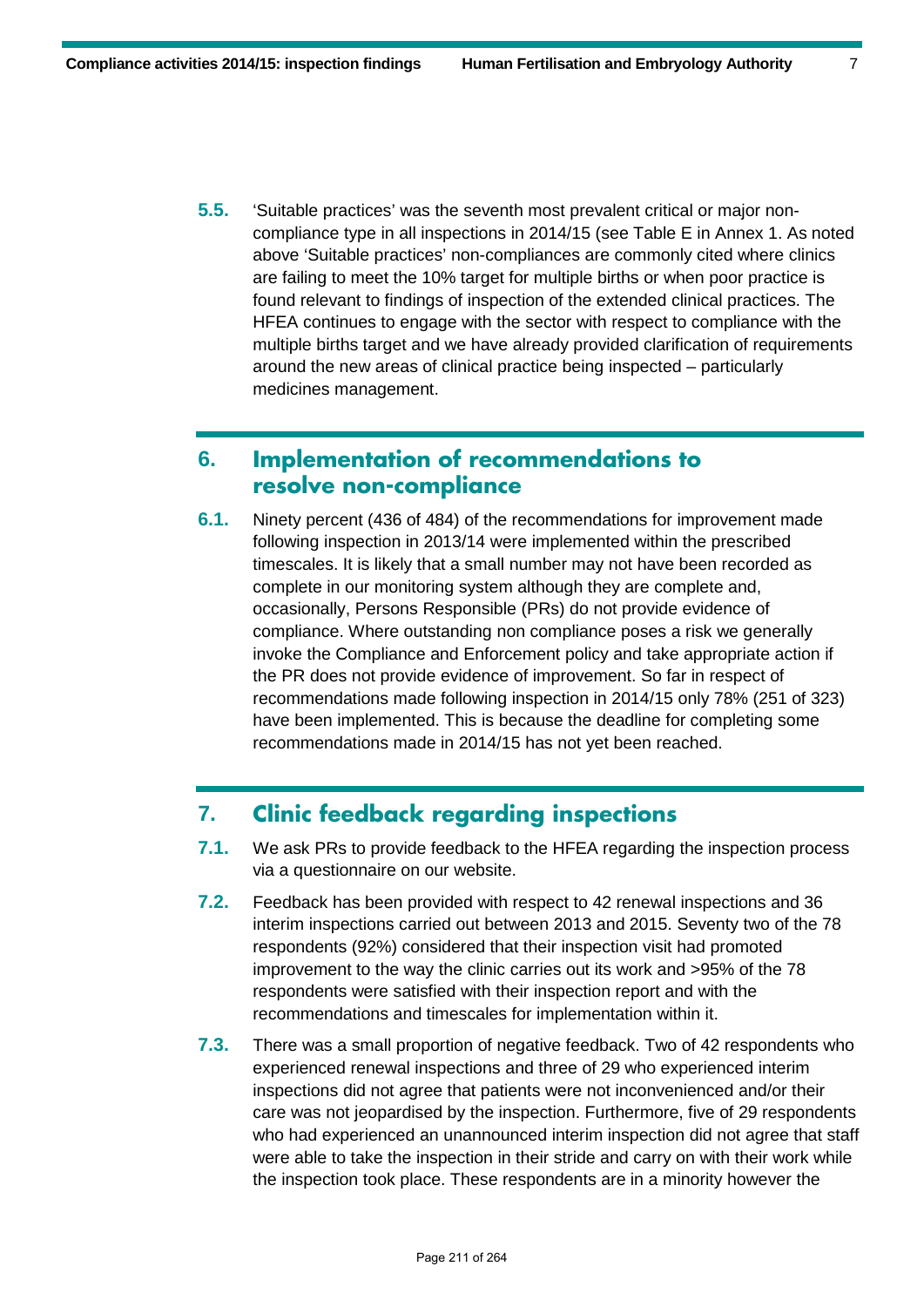inspection team are mindful of this feedback and continue to endeavour to minimise any negative impact of the inspection visit on patient treatment.

**7.4.** Of 78 respondents, three said that they did not have enough time to discuss the inspection findings on inspection and two felt they did not understand an issue of non-compliance. It is noted that inspection team leaders telephone clinics, where required, after an inspection and all but one respondent was satisfied with this interaction.

#### **8. Conclusions**

- **8.1.** The sector remains largely compliant and the non-compliances identified during inspection relate to either high risk or complex areas of practice.
- **8.2.** Inspections continue to adapt to the regulatory landscape and aim to raise the bar and clinics are clearly making improvements prompted by our regulatory activities. Post inspection feedback supports a conclusion that inspection visits lead to improvements in service delivery and patient care.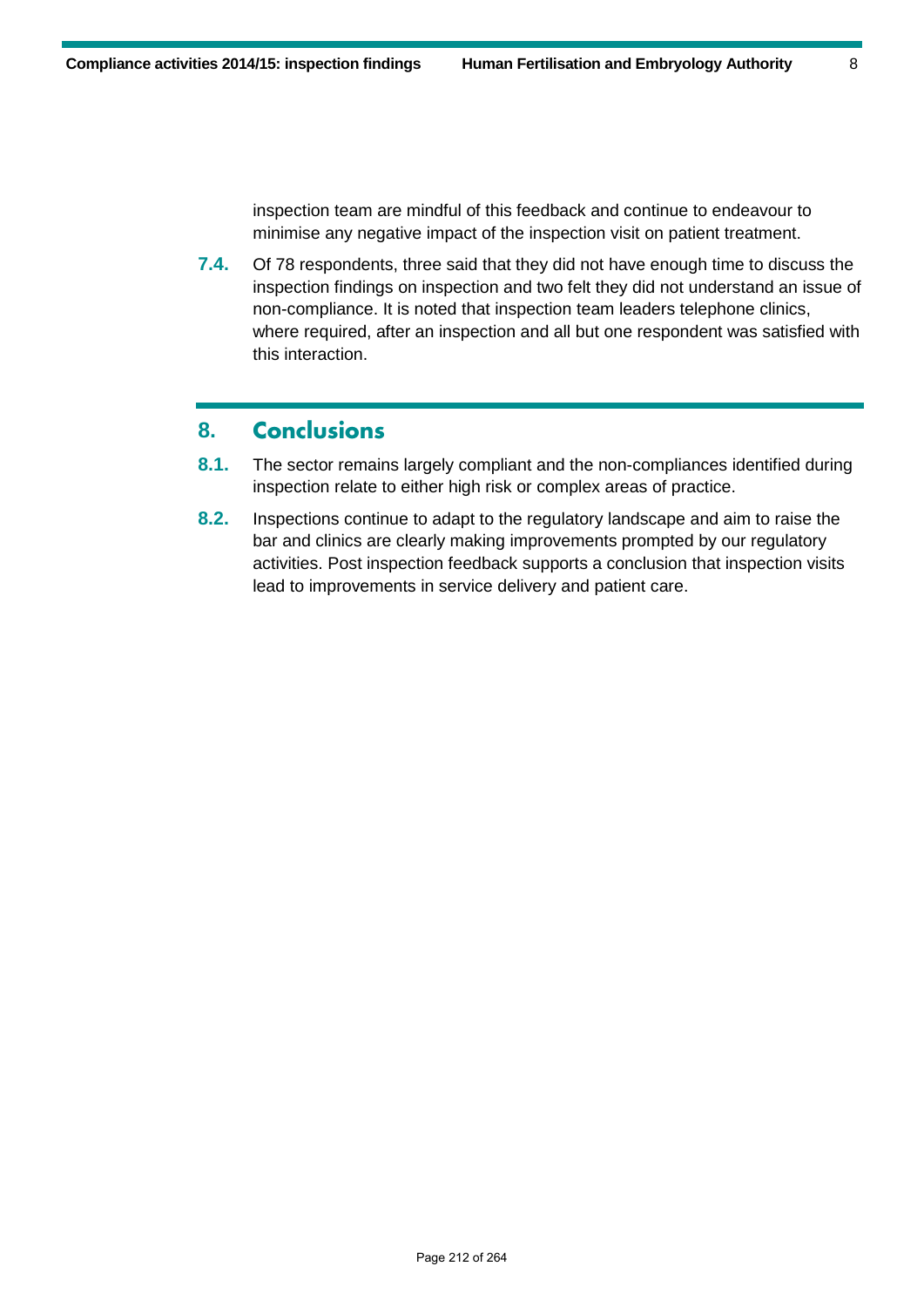-

#### Annex 1: Analysis of data on inspection findings

**Table A:** The numbers of renewal and interim inspections performed in 2013/14 and 2014/15, by clinic size $^6$  $^6$  and activity<sup>[7](#page-8-1)</sup>

| Centre<br>size/activity | 2013/14 |         |             | 2014/15 |         |             |
|-------------------------|---------|---------|-------------|---------|---------|-------------|
|                         | Renewal | Interim | Total       | Renewal | Interim | Total       |
|                         |         |         | inspections |         |         | inspections |
| Large IVF               |         | 6       | 13          | 3       | 9       | 12          |
| Medium IVF              | 12      |         | 19          | 8       | 2       | 10          |
| Small IVF               | 9       | 6       | 15          |         | 2       | 9           |
| IUI/DI+IUI              |         | 13      | 20          | 3       |         |             |
| Storage only            | 2       | າ       |             | 3       |         | 3           |
| Total                   | 37      | 34      | 71          | 24      | 14      | 38          |

<span id="page-8-0"></span> $^6$  A clinic that provides treatments to less than 500 patients per year is categorised as small; 501–999, medium and 1000+ large.

<span id="page-8-1"></span> $7$  Clinics with treatment and storage licences can provide a full in vitro fertilisation service (IVF), or storage facilities allowing insemination with stored donor sperm or partner sperm (DI+IUI). Other clinics have a treatment only licence and provide insemination with partner sperm (IUI) or a storage only licence and provide facilities for gamete and embryo storage only (Storage only). In this analysis DI+IUI and IUI clinics have been amalgamated due to the low numbers in each group and the common activities between them.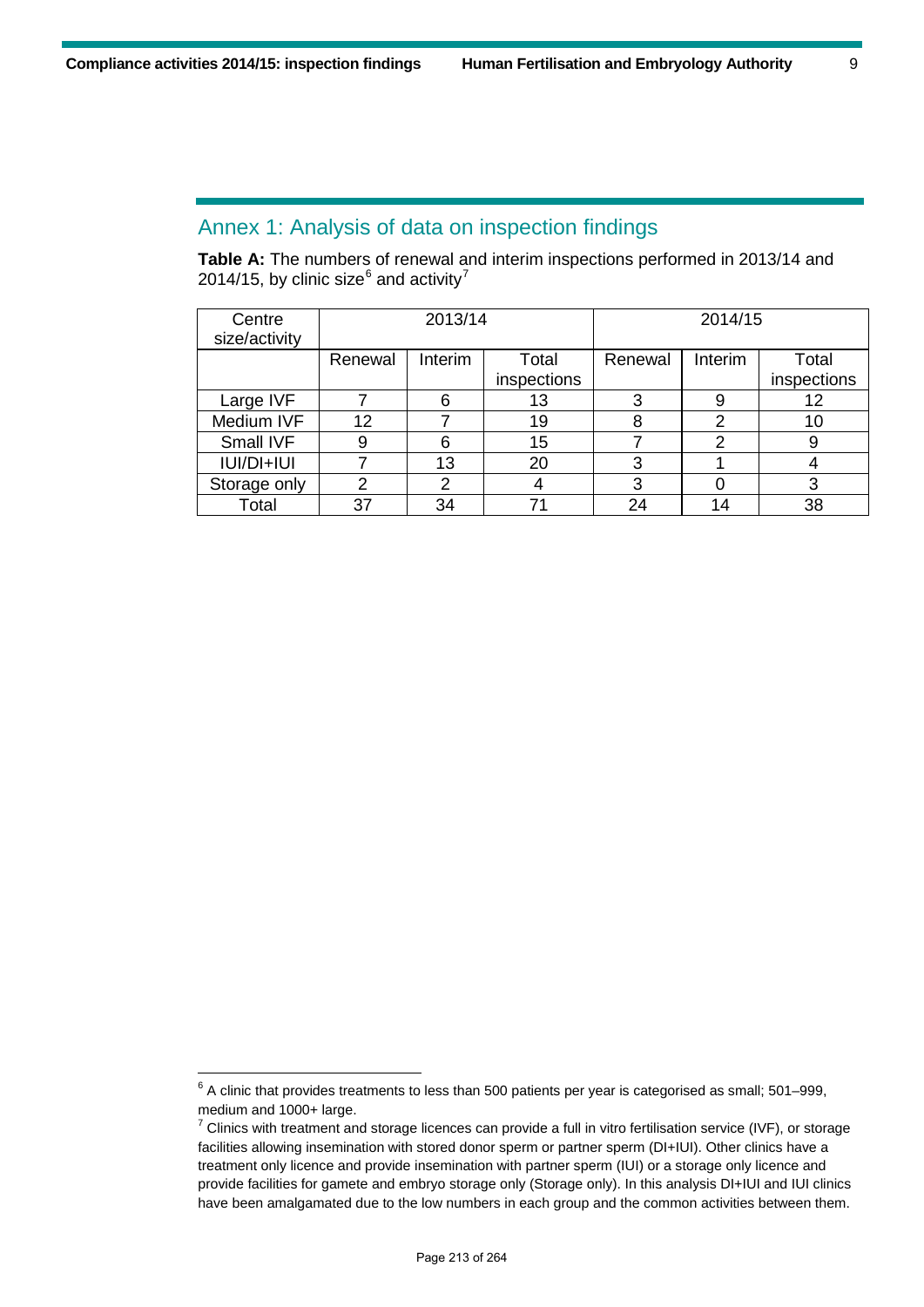#### **Figure 1**

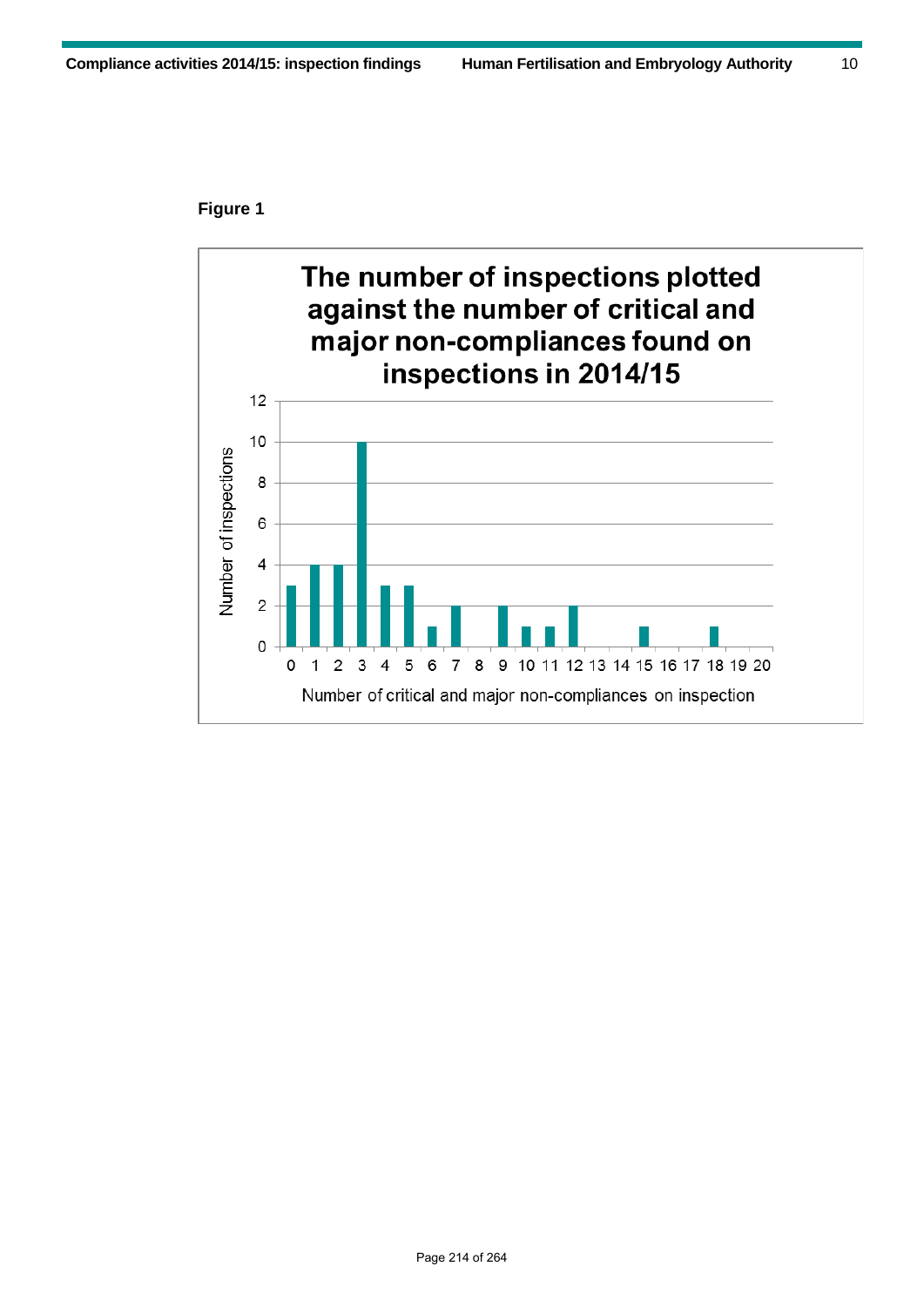**Table B**: Non-compliances grouped by severity - critical (C), major (M), other (O) identified on renewal and interim inspections, and on all inspections to clinics of varying size and activities in 2013/14 and 2014/15. The corresponding detection rates per inspection are also shown. Increases (Red) and decreases (Green) in non-compliance detection rates in 2014/15 versus 2013/14 are highlighted to show at which types of clinic non-compliances and their severity is changing.

| 2013/14              |                          |                       |     |     |                |                       |                       |     |      |
|----------------------|--------------------------|-----------------------|-----|-----|----------------|-----------------------|-----------------------|-----|------|
|                      |                          | Non-compliances found |     |     |                |                       | Number per inspection |     |      |
| Inspection type      | C                        | M                     | O   | All | Inspections    | C                     | M                     | O   | All  |
| Renewal              | 5                        | 118                   | 233 | 356 | 37             | 0.1                   | 3.2                   | 6.3 | 9.6  |
| Interim              | 3                        | 57                    | 68  | 128 | 34             | 0.1                   | 1.7                   | 2.0 | 3.8  |
| Clinic size/activity |                          |                       |     |     |                |                       |                       |     |      |
| Large                | 5                        | 39                    | 82  | 126 | 13             | 0.4                   | 3.0                   | 6.3 | 9.7  |
| Medium               | $\overline{2}$           | 54                    | 98  | 154 | 19             | 0.1                   | 2.8                   | 5.2 | 8.1  |
| Small                | $\overline{0}$           | 43                    | 67  | 110 | 15             | 0.0                   | 2.9                   | 4.5 | 7.3  |
| $DI/IUI + IUI$       | 0                        | 34                    | 50  | 84  | 20             | 0.0                   | 1.7                   | 2.5 | 4.2  |
| Storage only         | $\mathbf{1}$             | 5                     | 4   | 10  | $\overline{4}$ | 0.3                   | 1.3                   | 1.0 | 2.5  |
| <b>Grand Total</b>   | 8                        | 175                   | 301 | 484 | 71             | 0.1                   | 2.5                   | 4.2 | 6.8  |
|                      |                          |                       |     |     |                |                       |                       |     |      |
| 2014/15              |                          |                       |     |     |                |                       |                       |     |      |
|                      |                          | Non-compliance found  |     |     |                | Number per inspection |                       |     |      |
| Inspection type      | $\mathsf{C}$             | M                     | O   | All | Inspections    | C                     | M                     | O   | All  |
| Renewal              | 14                       | 123                   | 118 | 255 | 24             | 0.6                   | 5.1                   | 4.9 | 10.6 |
| Interim              | 8                        | 40                    | 20  | 68  | 14             | 0.6                   | 2.9                   | 1.4 | 4.9  |
| Clinic size/activity |                          |                       |     |     |                |                       |                       |     |      |
| Large                | $\overline{\mathcal{L}}$ | 32                    | 40  | 76  | 12             | 0.3                   | 2.7                   | 3.3 | 6.3  |
| Medium               | $\overline{4}$           | 50                    | 42  | 96  | 10             | 0.4                   | 5.0                   | 4.2 | 9.6  |
| Small                | 12                       | 62                    | 40  | 114 | 9              | 1.3                   | 6.9                   | 4.4 | 12.7 |
| $DI/IUI + IUI$       | $\overline{2}$           | 13                    | 11  | 26  | 4              | 0.5                   | 3.3                   | 2.8 | 6.5  |
| Storage only         |                          | 6                     | 5   | 11  | 3              | 0.0                   | 2.0                   | 1.7 | 3.7  |
| <b>Grand Total</b>   | 22                       | 163                   | 138 | 323 | 38             | 0.6                   | 4.3                   | 3.6 | 8.5  |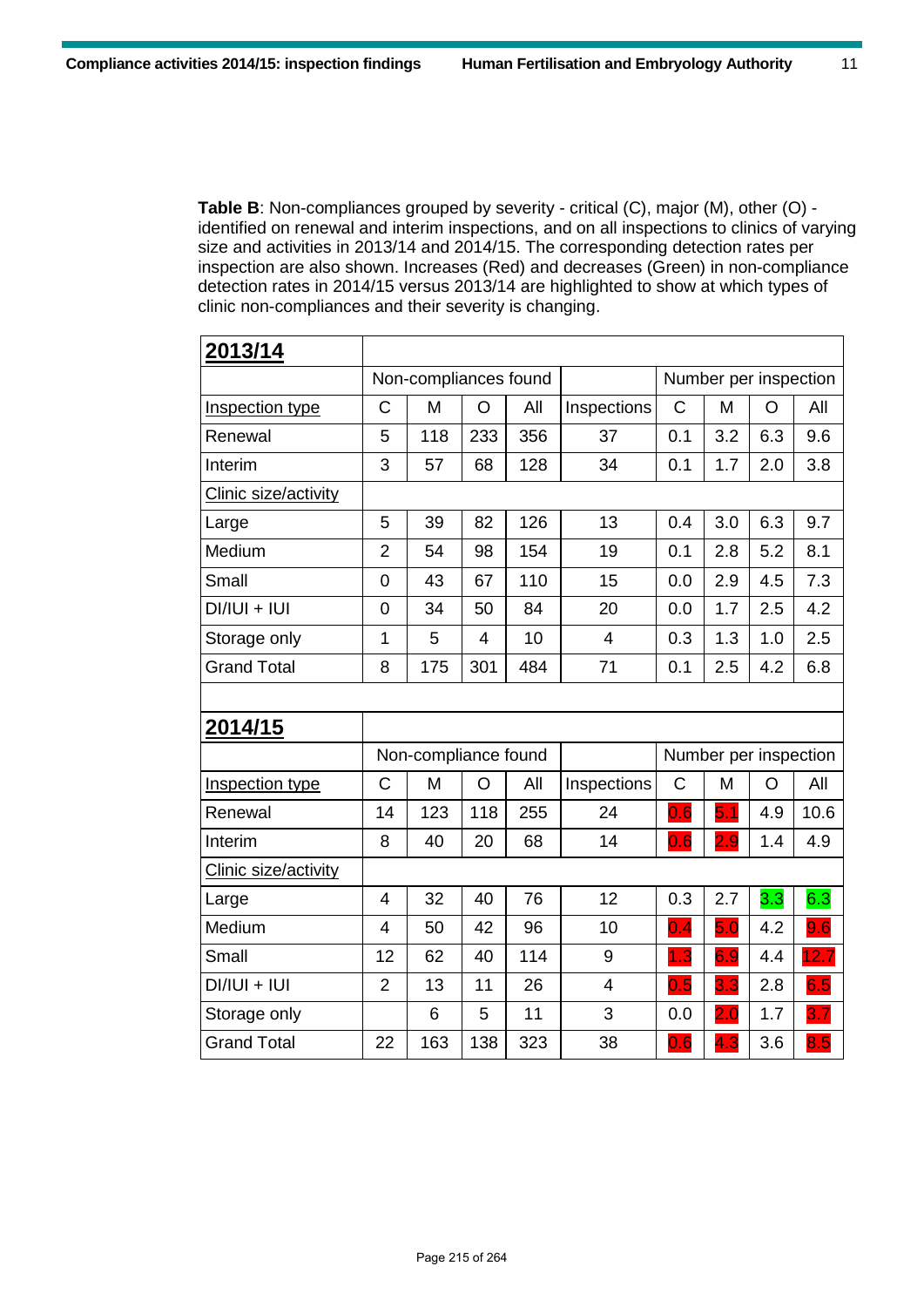**Figure 2**: The number per inspection in 2014/15 of non-compliances of differing severity by clinic type and size





**Figure 3**: Five most frequently observed non-compliances by clinic size and type

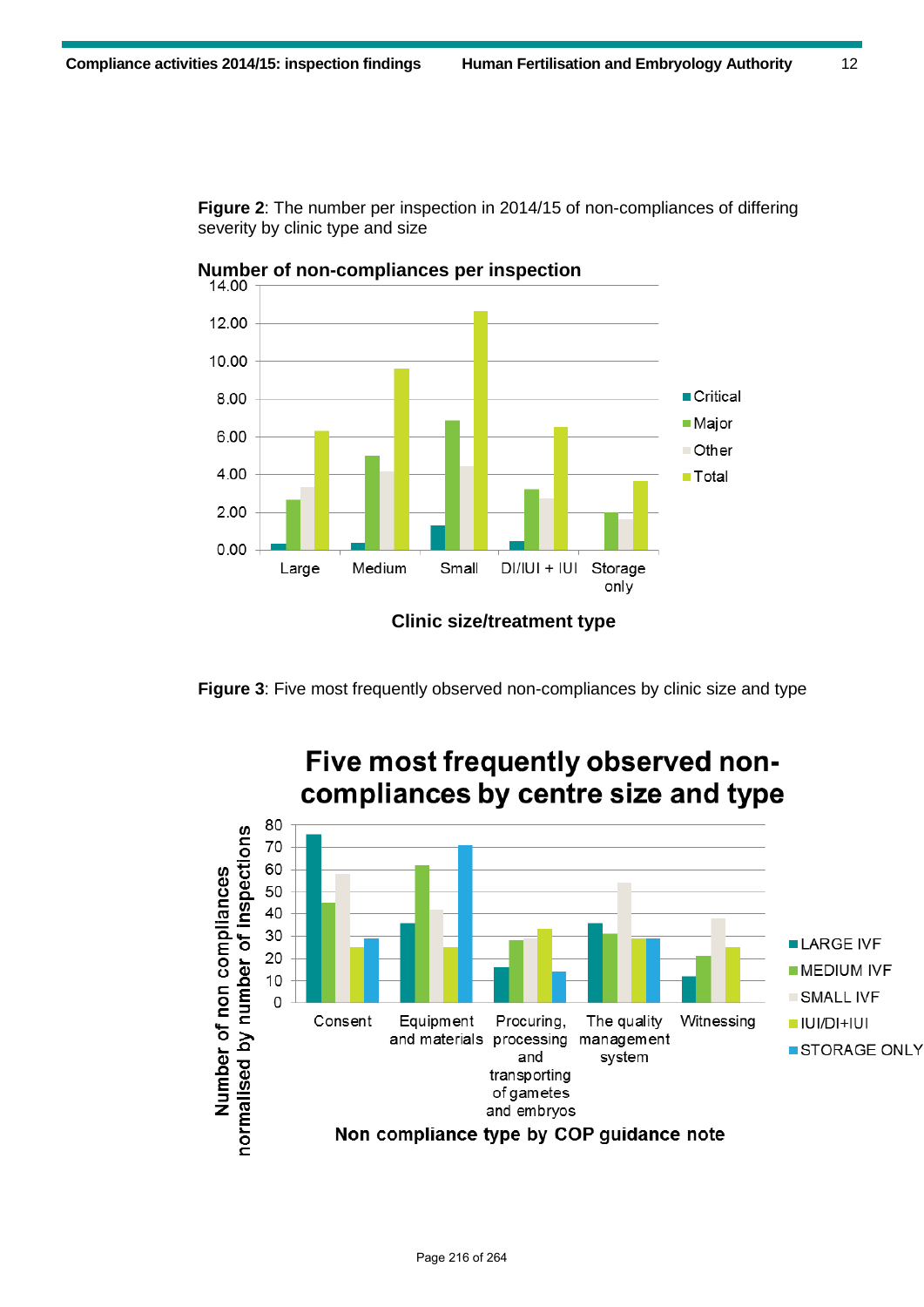**Table C:** The detection prevalence per 100 inspections in 2013/15 of all non-compliances, by type, as a function of inspection type (All; renewal; interim) and clinic size and activities (Large IVF clinic; medium size IVF clinic; small IVF clinic; IUI/DI+IUI; storage only). The top six non-compliance types in each class are highlighted in pink.

| Detection rate/100 inspections in 2013-15 |                |                |                |                  |                   |                  |                   |                     |  |
|-------------------------------------------|----------------|----------------|----------------|------------------|-------------------|------------------|-------------------|---------------------|--|
| Non-compliance type                       | <b>ALL</b>     | <b>RENEWAL</b> | <b>INTERIM</b> | <b>LARGE IVF</b> | <b>MEDIUM IVF</b> | <b>SMALL IVF</b> | <b>IUI/DI+IUI</b> | <b>STORAGE ONLY</b> |  |
| Confidentiality and privacy               | 19             | 20             | 18             | 32               | 14                | 25               | 13                | 0                   |  |
| Consent                                   | 84             | 77             | 92             | 112              | 93                | 108              | 38                | 29                  |  |
| Counselling                               | 12             | 20             | 2              | 12               | 7                 | 33               | 0                 | 0                   |  |
| Data submission                           | 36             | 39             | 31             | 56               | 55                | 29               | 8                 | 0                   |  |
| Donor payment                             | 6              | 10             | $\Omega$       | 0                | 14                | 8                | 0                 | 0                   |  |
| Donor selection                           | 30             | 43             | 14             | 32               | 38                | 54               | 0                 | 14                  |  |
| Egg sharing                               | 6              | 10             | 0              | 4                | 14                | 4                | 0                 | 0                   |  |
| Embryo testing                            | 3              | 5              | 0              | 12               | 0                 | 0                | 0                 | 0                   |  |
| Equipment and materials                   | 62             | 93             | 22             | 56               | 86                | 63               | 38                | 71                  |  |
| <b>ICSI</b>                               | $\overline{2}$ | 2              | $\overline{2}$ | $\mathbf 0$      | 3                 | 4                | 0                 | 0                   |  |
| Import and export                         | 9              | 15             | $\overline{2}$ | 12               |                   | 21               | O                 | 0                   |  |
| Incidents and complaints                  | 6              | 11             | 0              | 8                | 3                 | 13               | 4                 | 0                   |  |
| Information provision                     | 26             | 39             | 8              | 20               | 38                | 33               | 17                | O                   |  |
| Multiple births                           | 18             | 21             | 14             | 20               | 34                | 21               | 0                 | 0                   |  |
| Payment of HFEA fees                      | 4              | 3              | 4              | $\mathbf 0$      | 14                | 0                | 0                 | 0                   |  |
| Premises and facilities                   | 31             | 43             | 16             | 32               | 31                | 54               | 13                | 14                  |  |
| Procuring, processing and                 | 53             | 85             | 12             | 48               | 45                | 71               | 63                | 14                  |  |
| transporting of gametes and embryos       |                |                |                |                  |                   |                  |                   |                     |  |
| Record keeping and document control       | 22             | 34             | 6              | 28               | 17                | 25               | 25                | 0                   |  |
| Research and training                     | 11             | 18             | $\overline{2}$ | 20               | 17                | 8                | 0                 | 0                   |  |
| <b>Staff</b>                              | 30             | 38             | 20             | 16               | 28                | 54               | 33                | 0                   |  |
| Storage of gametes and embryos            | 14             | 18             | 8              | 12               | 17                | 21               | 4                 | 14                  |  |
| Suitable practices                        | 20             | 30             | 8              | 16               | 28                | 29               | 4                 | 29                  |  |
| The quality management system             | 86             | 126            | 35             | 88               | 76                | 92               | 96                | 71                  |  |
| Third party agreements                    | 30             | 48             | 8              | 40               | 34                | 33               | 13                | 29                  |  |
| Traceability                              | 45             | 59             | 27             | 52               | 62                | 50               | 21                | 14                  |  |
| Website                                   | 5              | $\overline{7}$ | $\overline{2}$ | 8                | $\overline{7}$    | 0                | 4                 | 0                   |  |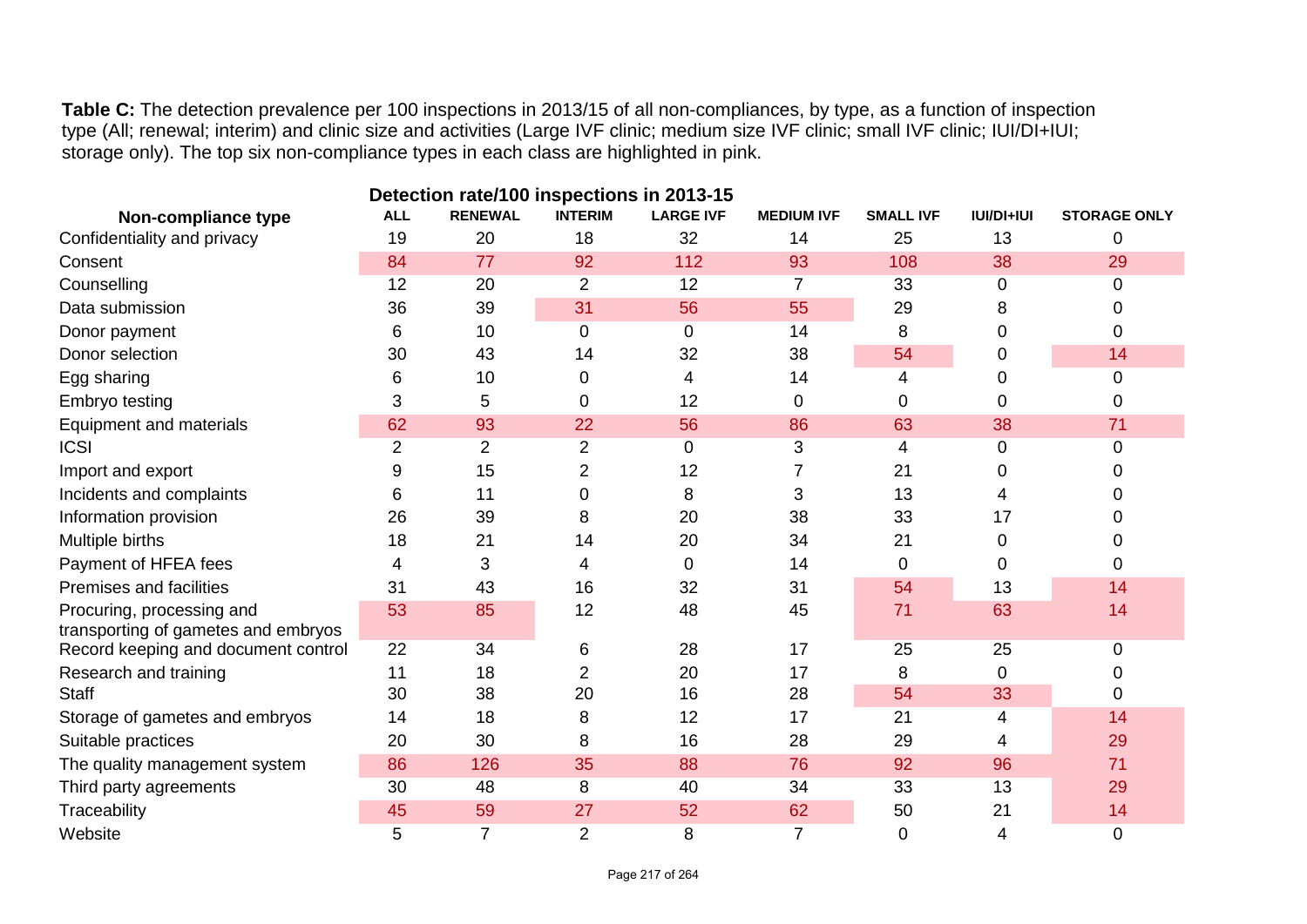| Melfare<br>.<br>of the child |  |   | or |  |  |
|------------------------------|--|---|----|--|--|
| Witnessino                   |  | v |    |  |  |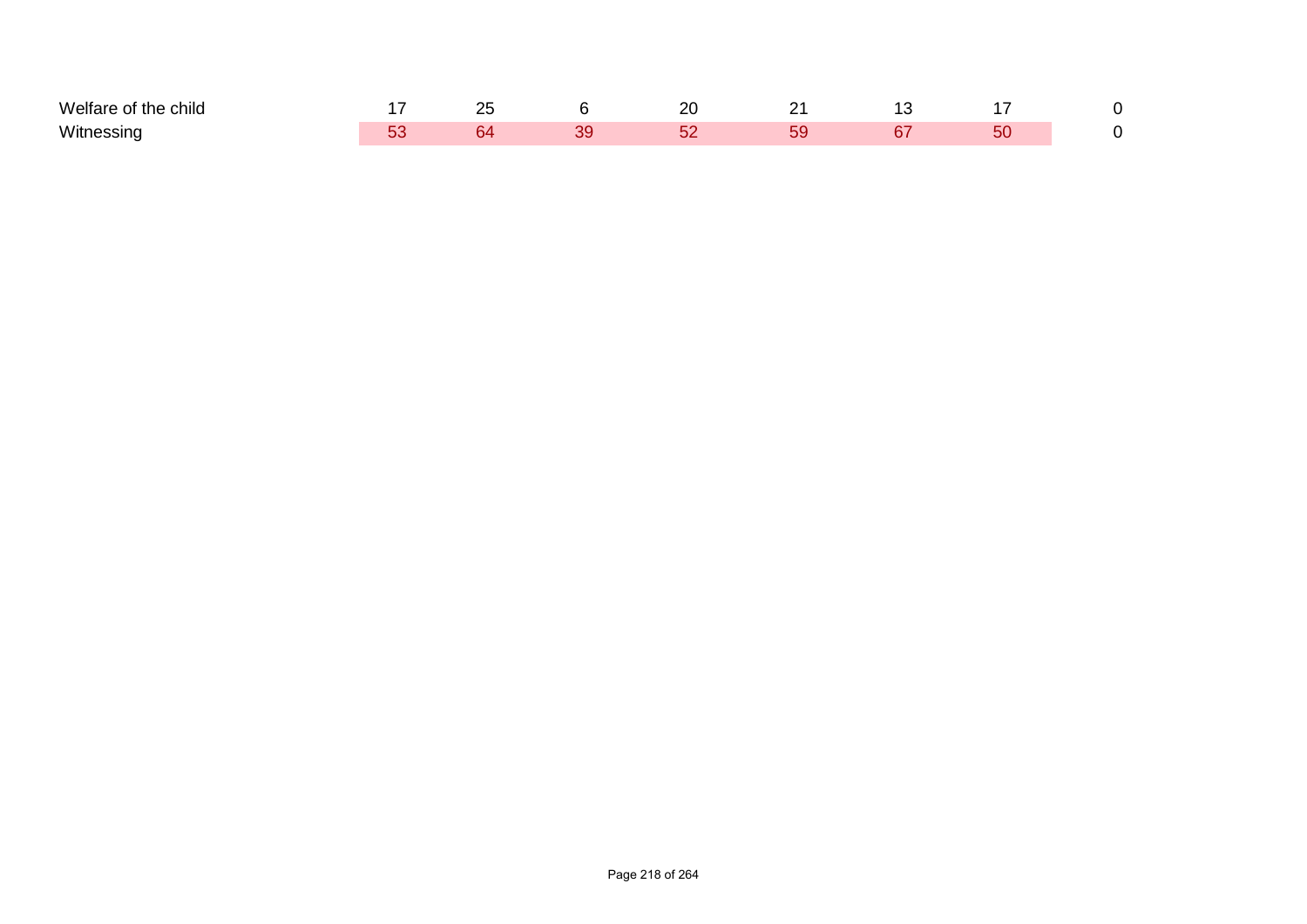Table D: The detection prevalence per 100 inspections in 2013/15 of only critical and major non-compliances, by type, as a function of inspection type (All; renewal; interim) and clinic size and activities (Large IVF clinic; medium size IVF clinic; small IVF clinic; IUI/DI+IUI; storage only). The top six non-compliance types in each class are highlighted in pink.

| Non-compliance type                                              | <b>ALL</b> | <b>RENEWAL</b> | <b>INTERIMS</b> | <b>LARGE IVF</b> | <b>MEDIUM IVF</b> | <b>SMALL IVF</b> | <b>IUI/DI+IUI</b> | <b>STORAGE ONLY</b> |
|------------------------------------------------------------------|------------|----------------|-----------------|------------------|-------------------|------------------|-------------------|---------------------|
| Confidentiality and privacy                                      |            | 8              | 6               | 8                | 10                | 13               | 0                 | 0                   |
| Consent                                                          | 50         | 34             | 67              | 76               | 45                | 58               | 25                | 29                  |
| Counselling                                                      | 8          | 15             | $\overline{0}$  | $\mathbf 0$      | 7                 | 29               | 0                 | 0                   |
| Data submission                                                  | 17         | 13             | 20              | 28               | 17                | 17               | 8                 |                     |
| Donor payment                                                    |            | 0              | 0               | 0                | 0                 | 0                | 0                 |                     |
| Donor selection                                                  |            | 13             |                 |                  |                   | 25               | 0                 |                     |
| Egg sharing                                                      |            | 8              | 0               |                  | 10                | 4                |                   |                     |
| <b>Embryo testing</b>                                            |            | 0              | 0               | 0                | ი                 | 0                | 0                 |                     |
| <b>Equipment and materials</b>                                   | 44         | 64             | 18              | 36               | 62                | 42               | 25                | 71                  |
| <b>ICSI</b>                                                      |            | 2              | $\Omega$        | 0                | 0                 | 4                | 0                 | U                   |
| Import and export                                                |            | 5              |                 |                  |                   |                  |                   |                     |
| Incidents and complaints                                         |            |                | 0               |                  | 3                 | 8                |                   |                     |
| Information provision                                            |            | 13             | 0               |                  | 14                | 8                |                   |                     |
| Multiple births                                                  |            |                | 12              |                  | 24                | 8                |                   |                     |
| Payment of HFEA fees                                             |            | 2              | $\overline{0}$  | 0                | 3                 | 0                |                   |                     |
| Premises and facilities                                          | 18         | 25             | 10              | 16               | 17                | 38               | 8                 |                     |
| Procuring, processing and<br>transporting of gametes and embryos | 26         | 41             | 6               | 16               | 28                | 29               | 33                | 14                  |
| Record keeping and document control                              | 9          | 15             | 2               | 12               | 3                 | 17               | 8                 |                     |
| Research and training                                            | 3          | 5              | 0               |                  | 3                 | 4                | 0                 |                     |
| <b>Staff</b>                                                     | 14         | 15             | 12              | 4                | 10                | 29               | 17                |                     |
| Storage of gametes and embryos                                   |            | 13             | 4               | 12               | 14                | 13               | 0                 |                     |
| Suitable practices                                               | 8          | 8              | 8               | 0                | 10                | 21               | 0                 | 14                  |
| The quality management system                                    | 37         | 48             | 22              | 36               | 31                | 54               | 29                | 29                  |
| Third party agreements                                           | 11         | 18             | 2               | 20               | 7                 | 13               |                   | 14                  |
| Traceability                                                     |            | 13             | 2               |                  | 17                | 4                |                   | 0                   |
| Website                                                          |            | 0              | 0               | 0                | 0                 | 0                | 0                 | O                   |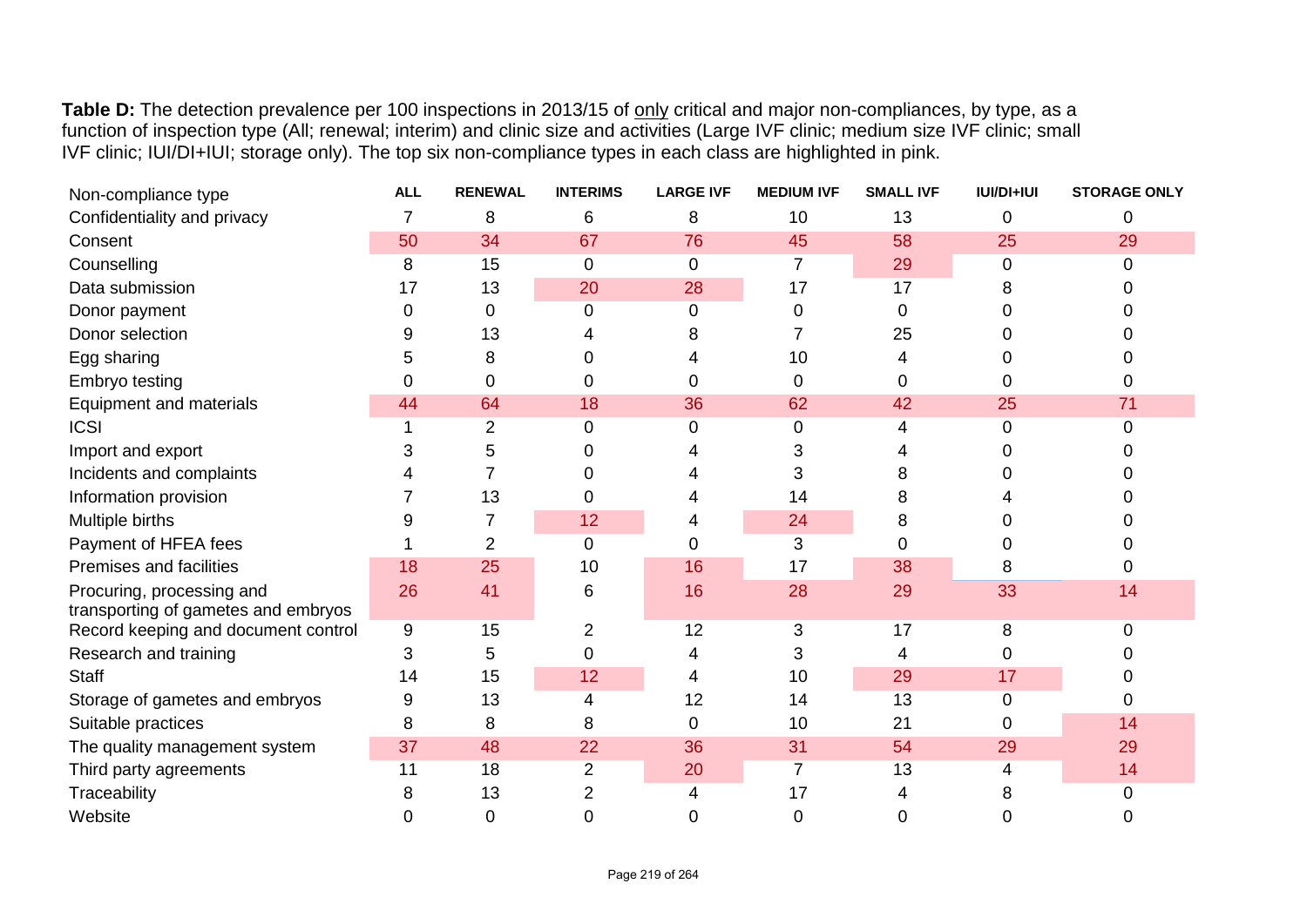| $M$ elfs<br>. .<br>child |  |  |  |  |
|--------------------------|--|--|--|--|
| Witn                     |  |  |  |  |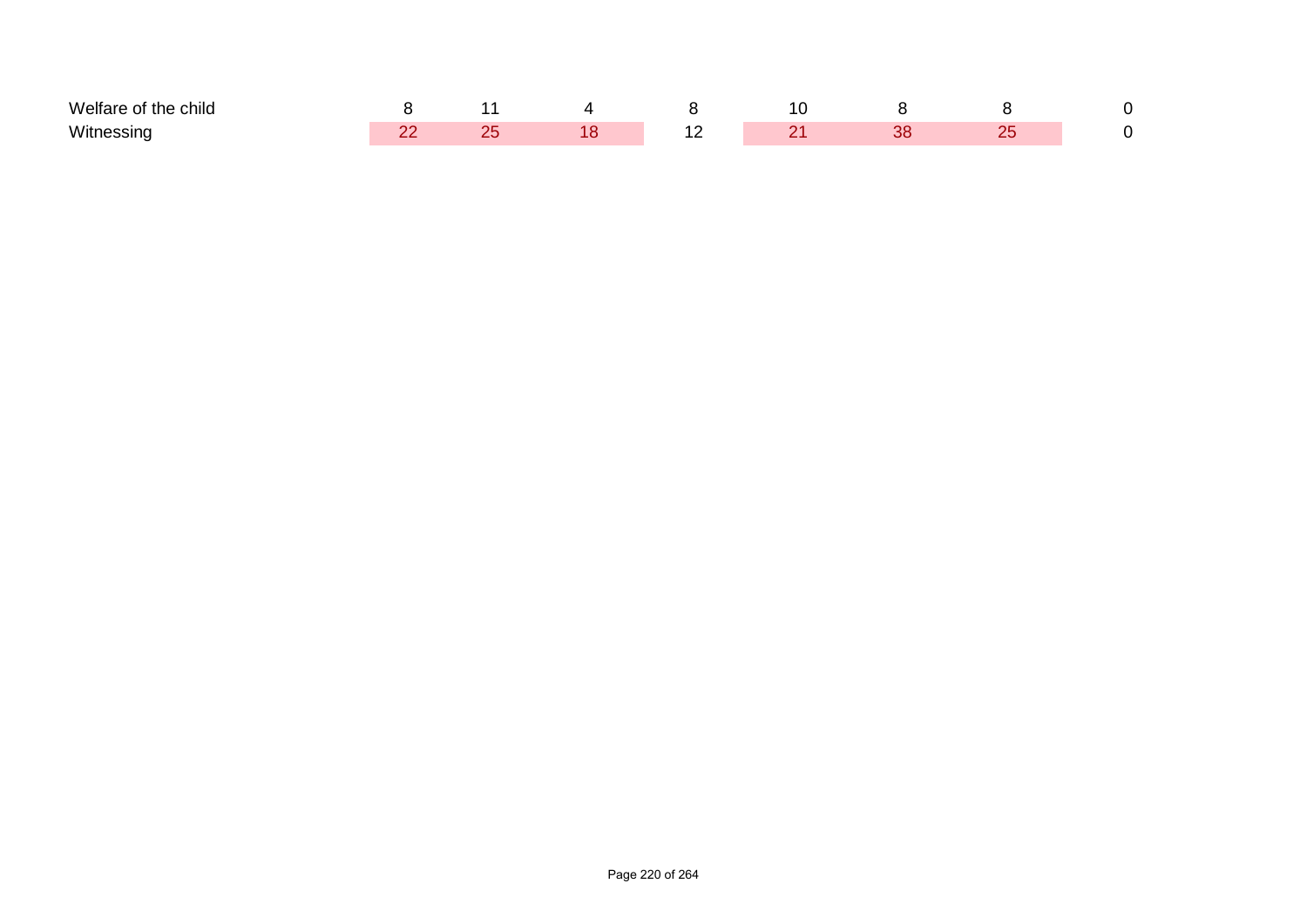

**Figure 4:** Number of non-compliances observed in 2014/15 by guidance note and severity.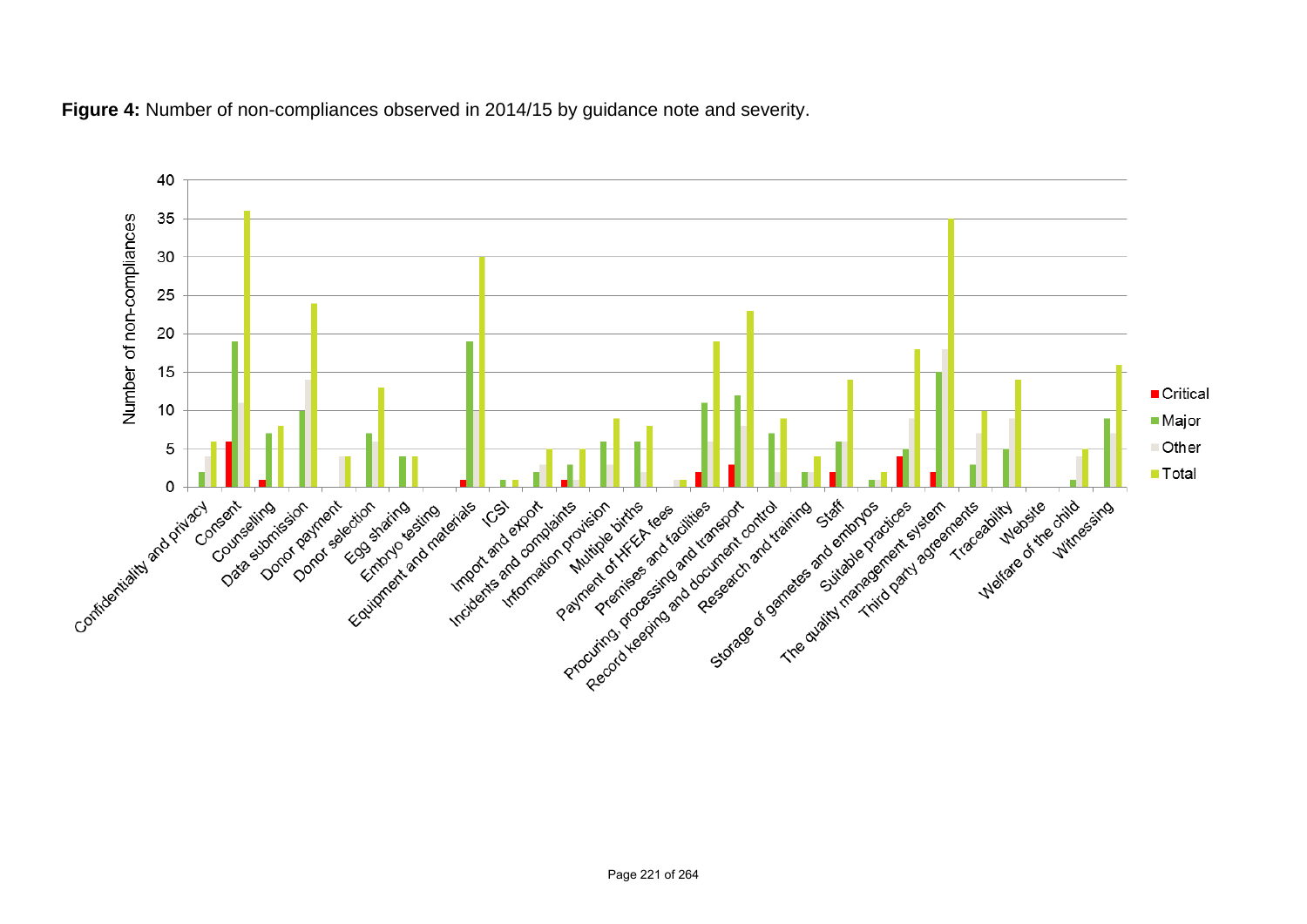**Table E:** The percentage change in the prevalence of critical and major non-compliance types between 2013/14 and 2014/15, as a function of inspection type (All; renewal; interim) and clinic size and activities (Large IVF clinic; medium size IVF clinic; small IVF clinic; IUI/DI+IUI; storage only). Prevalence rate changes are proportionately colour coded from dark green at -100% (i.e. a decline to zero), to clear at 33%, to dark red at 300% and above. The prevalence rate of all non-compliance types in all inspections in 2014/15 (top 10 marked in pink) is included to show where prevalence increases may be relevant.

|                                                                     | <b>Prevalence rate</b><br>2014/15 | <b>ALL</b> | <b>RENEWAL</b>                                                                   | <b>INTERIM</b> | <b>LARGE</b><br><b>IVF</b> | <b>MEDIUM</b><br><b>IVF</b> | <b>SMALL</b><br><b>IVF</b> | <b>IUI/DI+IUI</b> | <b>STORAGE</b><br><b>ONLY</b> |
|---------------------------------------------------------------------|-----------------------------------|------------|----------------------------------------------------------------------------------|----------------|----------------------------|-----------------------------|----------------------------|-------------------|-------------------------------|
| Confidentiality and privacy                                         | 16                                | $-38$      | 3                                                                                | $-100$         | $-100$                     | 280                         | $-100$                     |                   |                               |
| Consent                                                             | 95                                | 61         | 16                                                                               | 129            | 86                         | 19                          | 67                         | $\pmb{0}$         | $-100$                        |
| Counselling                                                         | 21                                | 1395       | 1133                                                                             |                |                            | 90                          |                            |                   |                               |
| Data submission                                                     | 63                                | 134        | -8                                                                               | 467            | 171                        | $-53$                       | 400                        | 400               |                               |
| Donor payment                                                       | 11                                |            | No entries because no critical or major non-compliances were recorded in 2014/15 |                |                            |                             |                            |                   |                               |
| Donor selection                                                     | 34                                | 336        | 363                                                                              | 143            | 8                          |                             | 233                        |                   |                               |
| Egg sharing                                                         | 11                                | 647        | 517                                                                              |                |                            | 280                         |                            |                   |                               |
| Embryo testing                                                      | 0                                 |            |                                                                                  |                |                            |                             |                            |                   |                               |
| Equipment and materials                                             | 79                                | 33         | $\overline{7}$                                                                   | 94             | $-46$                      | 138                         | $-29$                      | $\mathbf 0$       | 100                           |
| <b>ICSI</b>                                                         | 3                                 |            | No entries because no critical or major non-compliances were recorded in 2013/14 |                |                            |                             |                            |                   |                               |
| Import and export                                                   | 13                                | 274        | 208                                                                              |                |                            |                             | $-100$                     |                   |                               |
| Incidents and complaints                                            | 13                                |            | No entries because no critical or major non-compliances were recorded in 2013/14 |                |                            |                             |                            |                   |                               |
| Information provision                                               | 24                                | 461        | 363                                                                              |                |                            |                             | 67                         | $-100$            |                               |
| Multiple births                                                     | 21                                | 180        |                                                                                  | 21             |                            | 43                          |                            |                   |                               |
| Payment of HFEA fees                                                | 3                                 | $-100$     | $-100$                                                                           |                |                            | $-100$                      |                            |                   |                               |
| <b>Premises and facilities</b>                                      | 50                                | 247        | 131                                                                              | 871            | 225                        | 185                         | 483                        | $-100$            |                               |
| Procuring, processing and<br>transporting of gametes and<br>embryos | 61                                | 116        | 96                                                                               | 21             | $-64$                      | 90                          | 900                        | 200               |                               |
| Record keeping and<br>document control                              | 24                                | 336        | 440                                                                              | $-100$         | 117                        |                             | 400                        | 400               |                               |
| Research and training                                               | 11                                | 274        | 208                                                                              |                | $-100$                     |                             |                            |                   |                               |
| <b>Staff</b>                                                        | 37                                | 114        | 93                                                                               | 143            | $-100$                     | $-100$                      | 900                        | 400               |                               |

#### **As %increase between 2013/14 and 2014/15 IN RATE/100 inspections**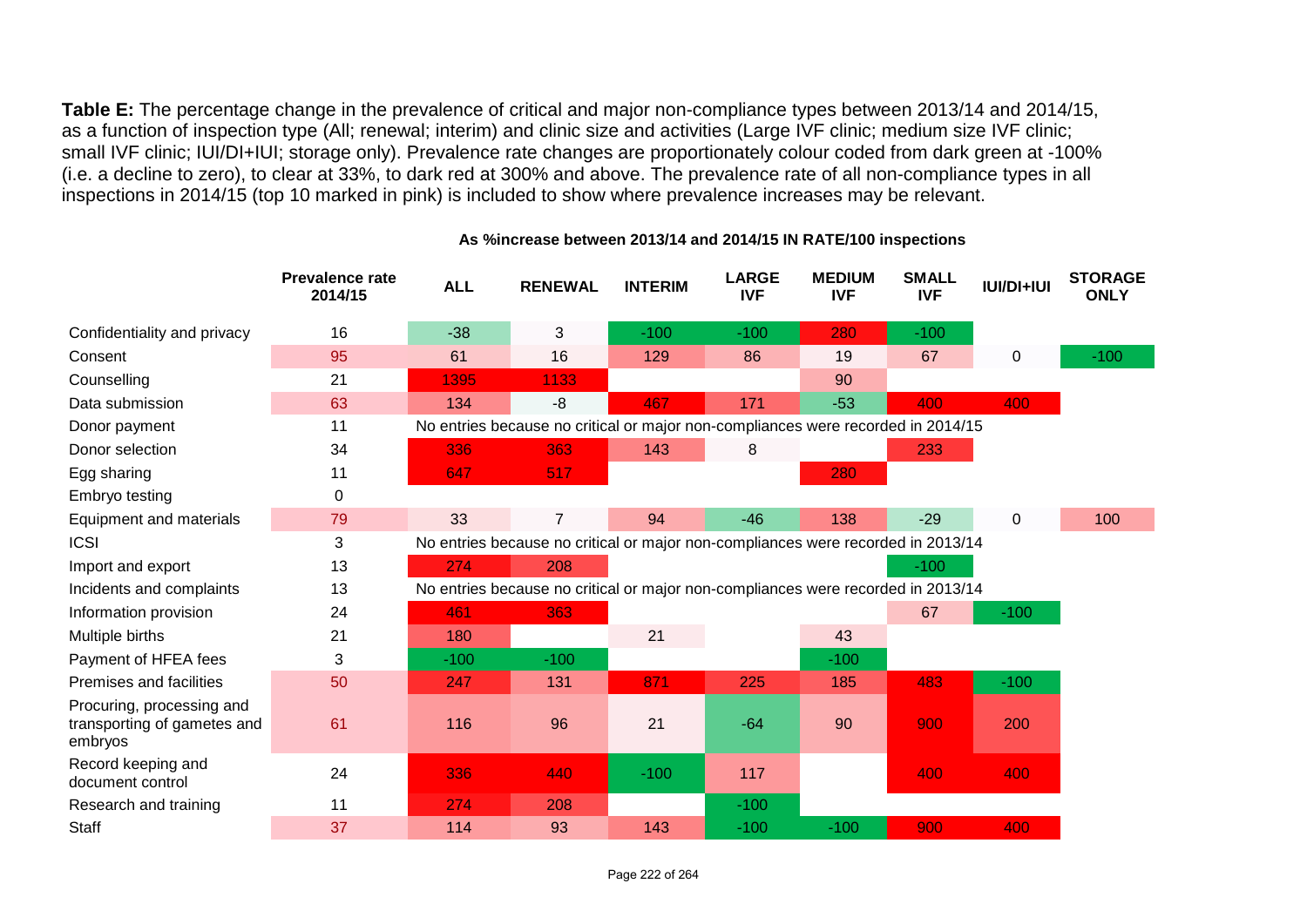| Storage of gametes and<br>embryos | 5  | $-79$ | $-78$                                                                 | $-100$ | $-100$ | $-100$ | $-17$  |        |        |
|-----------------------------------|----|-------|-----------------------------------------------------------------------|--------|--------|--------|--------|--------|--------|
| Suitable practices                | 47 |       | No entries because no non-compliances were recorded in 2013/14        |        |        |        |        |        |        |
| The quality management<br>system  | 92 | 38    | 9                                                                     | 102    | $-46$  | 52     | 94     | 100    | 33     |
| Third party agreements            | 26 | $-38$ | $-42$                                                                 | $-100$ | $-100$ | 90     | 233    | $-100$ | $-100$ |
| Traceability                      | 37 | 134   | 157                                                                   | $-100$ | $-100$ | 185    |        | 400    |        |
| Website                           | 0  |       | All non-compliances in 2014/15 were included in information provision |        |        |        |        |        |        |
| Welfare of the child              | 13 | $-77$ | $-74$                                                                 | $-100$ | $-100$ | $-100$ | $-100$ | 400    |        |
| Witnessing                        | 42 | 12    | 76                                                                    | $-70$  | $-46$  | -5     | 33     | 150    |        |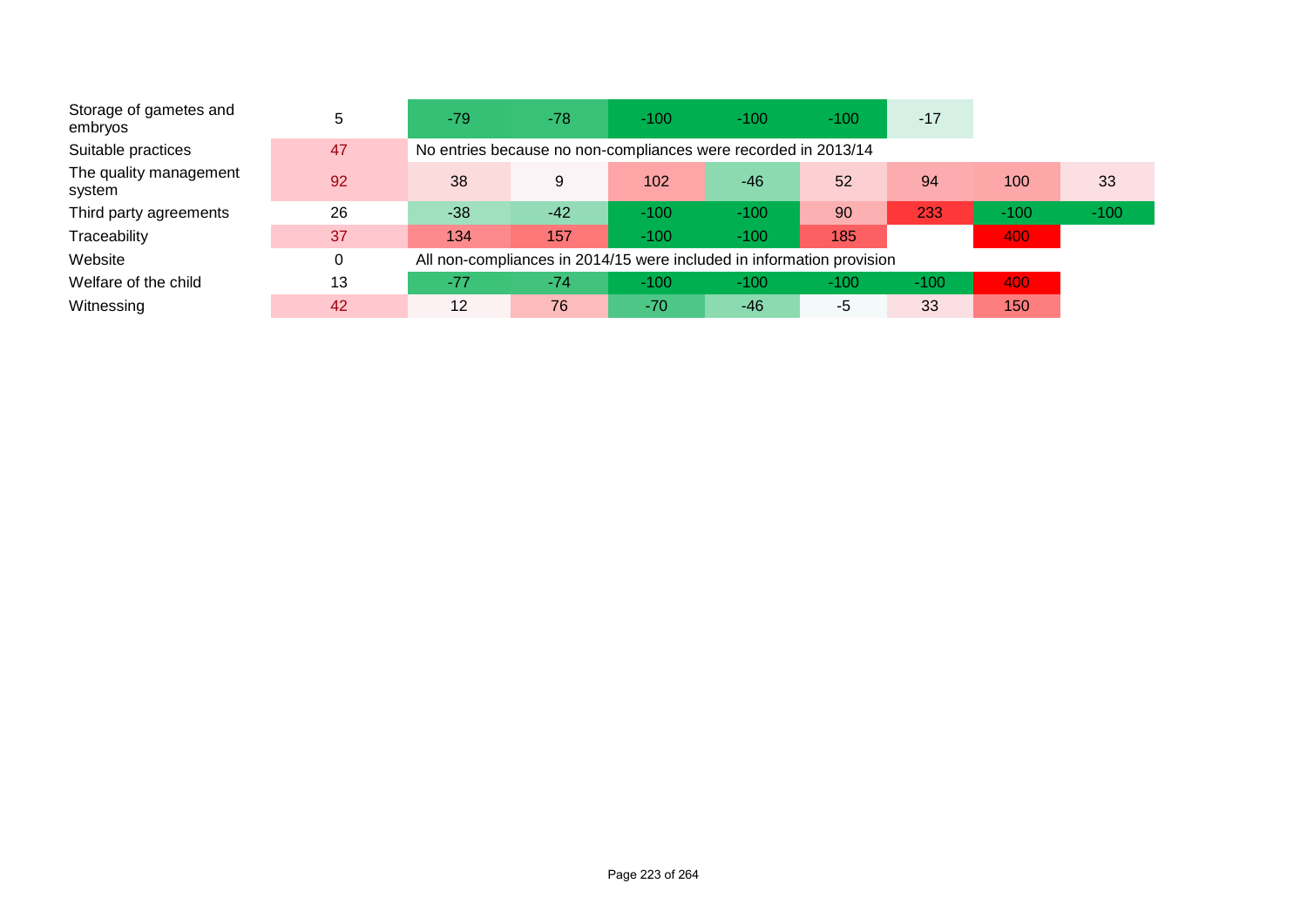**Table F:** Critical, major and other non-compliances and the implementation of recommendations to address them, at clinics of varying size and activities in 2013/14 and 2014/15. The corresponding percentage of recommendations implemented is also shown.

| clinic size/activity | Non-compliances found/recommendations implemented (as %) |               |               |               |  |  |  |  |
|----------------------|----------------------------------------------------------|---------------|---------------|---------------|--|--|--|--|
|                      | Critical                                                 | Major         | Other         | All           |  |  |  |  |
| 2013-15              |                                                          |               |               |               |  |  |  |  |
| All clinics          | 30/25 (83%)                                              | 338/283 (84%) | 439/379 (86%) | 807/687 (85%) |  |  |  |  |
|                      |                                                          |               |               |               |  |  |  |  |
| 2013/14              |                                                          |               |               |               |  |  |  |  |
| Large                | 5/5 (100%)                                               | 39/38 (97%)   | 82/81 (99%)   | 126/124 (98%) |  |  |  |  |
| Medium               | 2/2 (100%)                                               | 54/53 (98%)   | 98/81 (83%)   | 154/136 (88%) |  |  |  |  |
| Small                | 0                                                        | 43/38 (88%)   | 67/53 (79%)   | 110/91 (83%)  |  |  |  |  |
| $DI/IUI + IUI$       | 0                                                        | 34/30 (88%)   | 50/46 (92%)   | 84/76 (90%)   |  |  |  |  |
| Storage only         | $1/0(0\%)$                                               | 5/5 (100%)    | 4/4 (100%)    | 10/9 (90%)    |  |  |  |  |
| <b>Grand Total</b>   | 8/7 (88%)                                                | 175/164 (94%) | 301/265 (88%) | 484/436 (90%) |  |  |  |  |
|                      |                                                          |               |               |               |  |  |  |  |
| 2014/15              |                                                          |               |               |               |  |  |  |  |
| Large                | 4/4 (100%)                                               | 32/29 (91%)   | 40/36 (90%)   | 76/69 (91%)   |  |  |  |  |
| Medium               | 4/2 (50%)                                                | 50/36 (72%)   | 42/39 (93%)   | 96/77 (80%)   |  |  |  |  |
| Small                | 12/10 (83%)                                              | 62/38 (61%)   | 40/26 (65%)   | 114/74 (65%)  |  |  |  |  |
| $DI/IUI + IUI$       | 2/2 (100%)                                               | 13/11 (85%)   | 11/8 (73%)    | 26/21 (81%)   |  |  |  |  |
| Storage only         | 0                                                        | 6/5(83%)      | 5/5 (100%)    | 11/10 (91)    |  |  |  |  |
| <b>Grand Total</b>   | 22/18 (82%)                                              | 163/119 (73%) | 138/114 (83%) | 323/251 (78%) |  |  |  |  |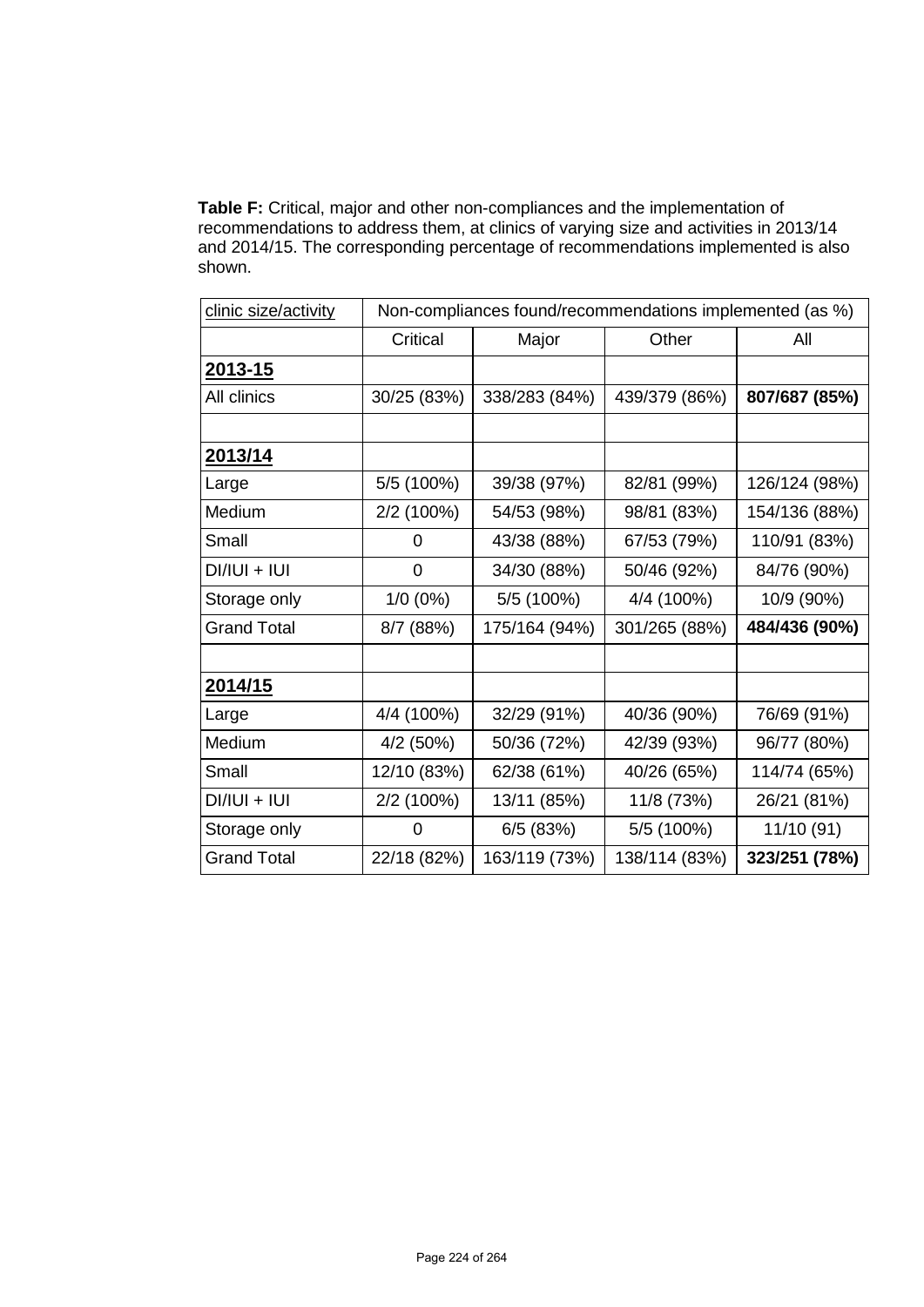

# **Compliance activities 2014/15: clinical governance learning**

| <b>Strategic delivery:</b>      | $\boxtimes$ Setting standards                                     | $\Box$ Increasing and<br>informing choice | $\Box$ Demonstrating efficiency<br>economy and value |  |  |  |  |  |
|---------------------------------|-------------------------------------------------------------------|-------------------------------------------|------------------------------------------------------|--|--|--|--|--|
| <b>Details:</b>                 |                                                                   |                                           |                                                      |  |  |  |  |  |
| Meeting                         | Authority                                                         |                                           |                                                      |  |  |  |  |  |
| Agenda item                     | 13                                                                |                                           |                                                      |  |  |  |  |  |
| Paper number                    | HFEA (16/09/2015) 770                                             |                                           |                                                      |  |  |  |  |  |
| Meeting date                    | 16 September 2015                                                 |                                           |                                                      |  |  |  |  |  |
| Author                          | Paula Nolan, Clinical governance lead/Inspector                   |                                           |                                                      |  |  |  |  |  |
| <b>Output:</b>                  |                                                                   |                                           |                                                      |  |  |  |  |  |
| For information or<br>decision? | For information                                                   |                                           |                                                      |  |  |  |  |  |
| Recommendation                  | N/A                                                               |                                           |                                                      |  |  |  |  |  |
| Resource implications           | In budget                                                         |                                           |                                                      |  |  |  |  |  |
| Implementation date             | Through ongoing compliance activities                             |                                           |                                                      |  |  |  |  |  |
| Communication(s)                | Through the annual incidents report.                              |                                           |                                                      |  |  |  |  |  |
| Organisational risk             | $\Box$ Low                                                        | $\boxtimes$ Medium                        | $\Box$ High                                          |  |  |  |  |  |
| Annexes                         | Annex 1: Clinic Focus articles                                    |                                           |                                                      |  |  |  |  |  |
|                                 | Annex 2: Learning disseminated by other professional bodies       |                                           |                                                      |  |  |  |  |  |
|                                 | Annex 3: Review of patient complaints                             |                                           |                                                      |  |  |  |  |  |
|                                 | Annex 4: Adverse incidents in fertility clinics: lessons to learn |                                           |                                                      |  |  |  |  |  |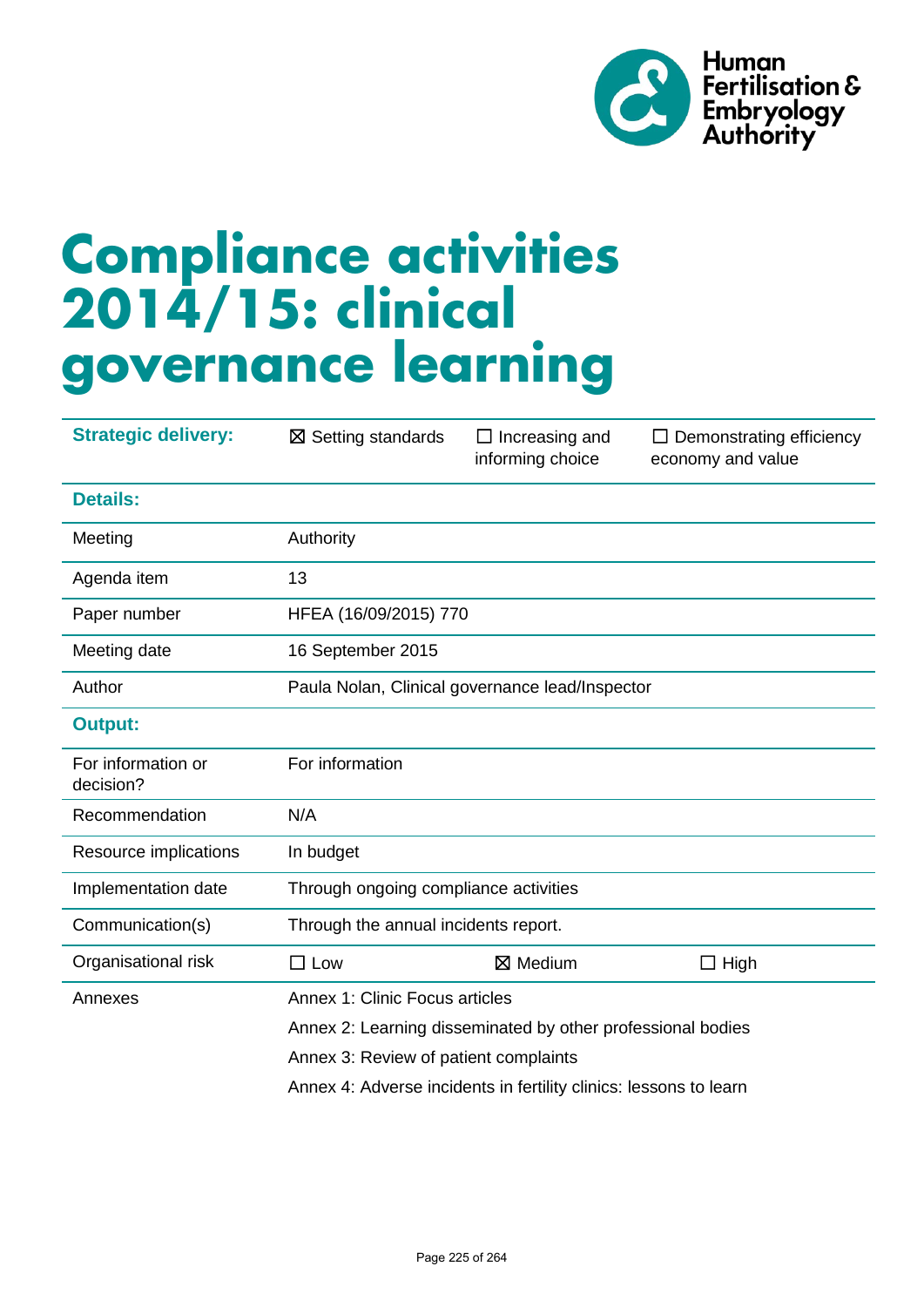## **1. Background**

- **1.1.** An estimated 1% of the 60,000 cycles of IVF treatment that are carried out in the UK each year are affected by some sort of adverse incident.
- **1.2.** The Person Responsible (PR) for an HFEA licensed clinic has a statutory duty to report and analyse the causes of incidents[1](#page-21-0). Similarly, the Authority has a duty[2](#page-21-1) to investigate and take appropriate control measures in relation to reported incident[s3.](#page-21-2)
- **1.3.** The primary reason for reporting and investigating incidents is to improve safety for patients, embryos and clinic staff. Reporting an incident is not enough on its own: to be most effective, learning should be extracted from each and every incident to minimise the risk of it happening again.
- **1.4.** The HFEA has a national role in gathering information on incidents, identifying patterns and disseminating learning across the sector so that clinics can learn from the mistakes of others.
- **1.5.** The PR also has a duty to implement and adhere to a complaints procedure. Every year, in addition to investigating incidents, the HFEA investigates a small number of complaints from patients unhappy about some aspect of their treatment. In 2014, for the first time we shared a summary of learning from patient complaints with the sector. As with incidents, there were common threads in the complaints made to the HFEA and the analysis was shared to help clinics deal with and learn from complaints more effectively.

### **2. Clinical governance developments in 2014/15**

- **2.1.** In 2013 the Authority published contextual information about incidents to promote shared learning across the sector. In July 2014, we published a summary of incidents reported by clinics between 1 January 2010 and 31 December 2012[4](#page-21-3). This report outlined the key features of the incidents reported by clinics and made recommendations to help clinics avoid having similar incidents. In December 2014, we published our first annual report, looking at incidents reported by clinics between 1 January 2013 and 31 December 2013[5.](#page-21-4) The second annual report for incidents reported in 2014 (see annex 4) will be published today.
- **2.2.** In the last year, to promote transparency and information sharing we developed a dedicated governance section on the HFEA website. This section includes links to all published A grade incident investigation reports and the

<span id="page-21-0"></span> $1$  An incident is a serious adverse event or reaction as defined at 27.2 and 27.3 of the Code of Practice.

<span id="page-21-1"></span> $2$  S.15A of the Act.

<span id="page-21-2"></span> $3$  Further information on our approach to incident handling can be found at

<span id="page-21-3"></span>http://www.hfea.gov.uk/6678.html<br>4 [http://www.hfea.gov.uk/docs/Adverse\\_incidents\\_in\\_fertility\\_clinics\\_2010-2012\\_-\\_lessons\\_to\\_learn.pdf](http://www.hfea.gov.uk/docs/Adverse_incidents_in_fertility_clinics_2010-2012_-_lessons_to_learn.pdf)

<span id="page-21-4"></span><sup>5</sup> [http://www.hfea.gov.uk/docs/INCIDENTS\\_REPORT.pdf](http://www.hfea.gov.uk/docs/INCIDENTS_REPORT.pdf)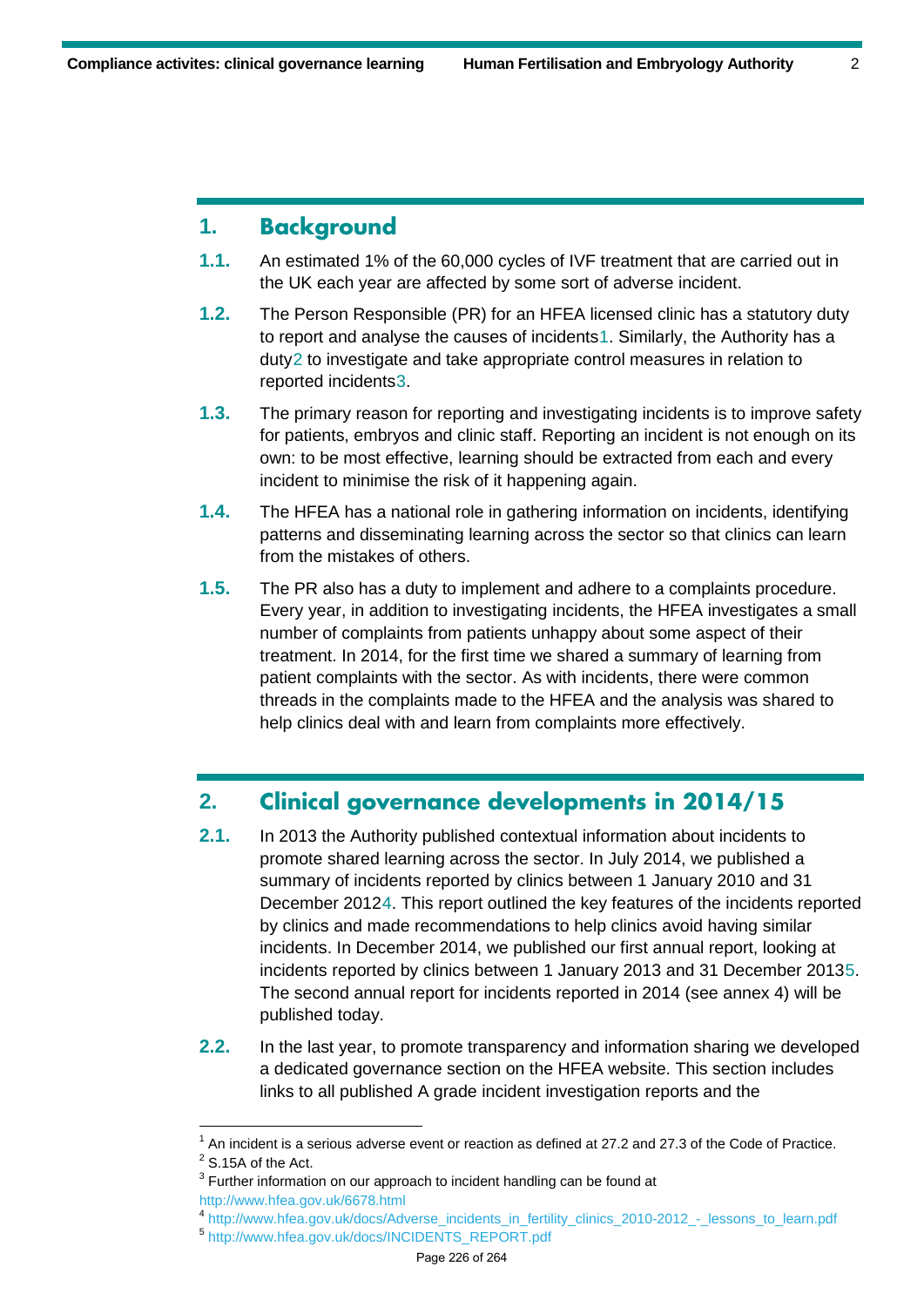accompanying Licence Committee minutes; the risk grading matrix; relevant definitions; and descriptions of the types of incidents that fall into the different incident categories[6.](#page-22-0)

- **2.3.** Our inspectors have adjusted the focus of inspection to look for evidence that clinics have learnt from incidents rather than focussing on clinics' processes for incident reporting. Moreover, where clinics seem to be struggling to recognise when an incident should be reported to the HFEA the Clinical Governance Lead now provides bespoke incident training sessions to individual clinics.
- **2.4.** Clinics reporting a high number of administration incidents[7](#page-22-1) have also been offered further focused assistance by the Clinical Governance Lead. This support has encouraged clinics to carry out in-depth analysis of the causes of incidents (root cause analysis using the "five-why" technique – the subject of a well-attended session at the 2014 HFEA annual conference). This work is in the early stages however one clinic has managed to reduce their administration incidents from nine in 2014 to two this year following a focussed site visit.
- **2.5.** Clinic Focus (the HFEA's monthly e-mail for licensed clinics) is being used as a platform to share ad hoc lessons from incidents (see annex 1) and also to disseminate good practice advice on handling complaints (see annex 3) and learning disseminated by other professional bodies (see annex 2).
- **2.6.** We have also re-developed the patient complaint section of the HFEA website. This section now includes advice on how to make a complaint[8](#page-22-2).

## **3. What we have learnt**

- **3.1.** The number of incidents reported in 2014 is not significantly different from previous years. "A" grade incidents usually happen as the result of a unique set of circumstances and are not usually foreseeable but where apparently avoidable low risk incidents (particularly administration incidents leading to breaches in confidentiality) continue to recur we are concerned that clinics' root cause analysis may not be sufficiently robust to identify effective corrective actions. This means that some avoidable incidents may continue to recur.
- **3.2.** The recommendations and "lessons learnt" included in the previously published incident reports may need more time to be absorbed by clinics but one explanation may be that clinics are failing to embed learning as quickly or effectively as we would like.
- **3.3.** Recent discussions with the Patient Safety Investigation Unit at NHS England suggest that this may be reflected across the healthcare sector in general. It is a common observation that corrective actions following incidents tend to impose additional administrative burdens (checking, documenting, double and triple checking) which may be impractical to adhere to and ineffective in

<span id="page-22-0"></span> $^6$  http://www.hfea.gov.uk/6678.html<br> $^7$  especially breaches in patient confidentiality

<span id="page-22-2"></span><span id="page-22-1"></span><sup>&</sup>lt;sup>8</sup> http://www.hfea.gov.uk/1072.html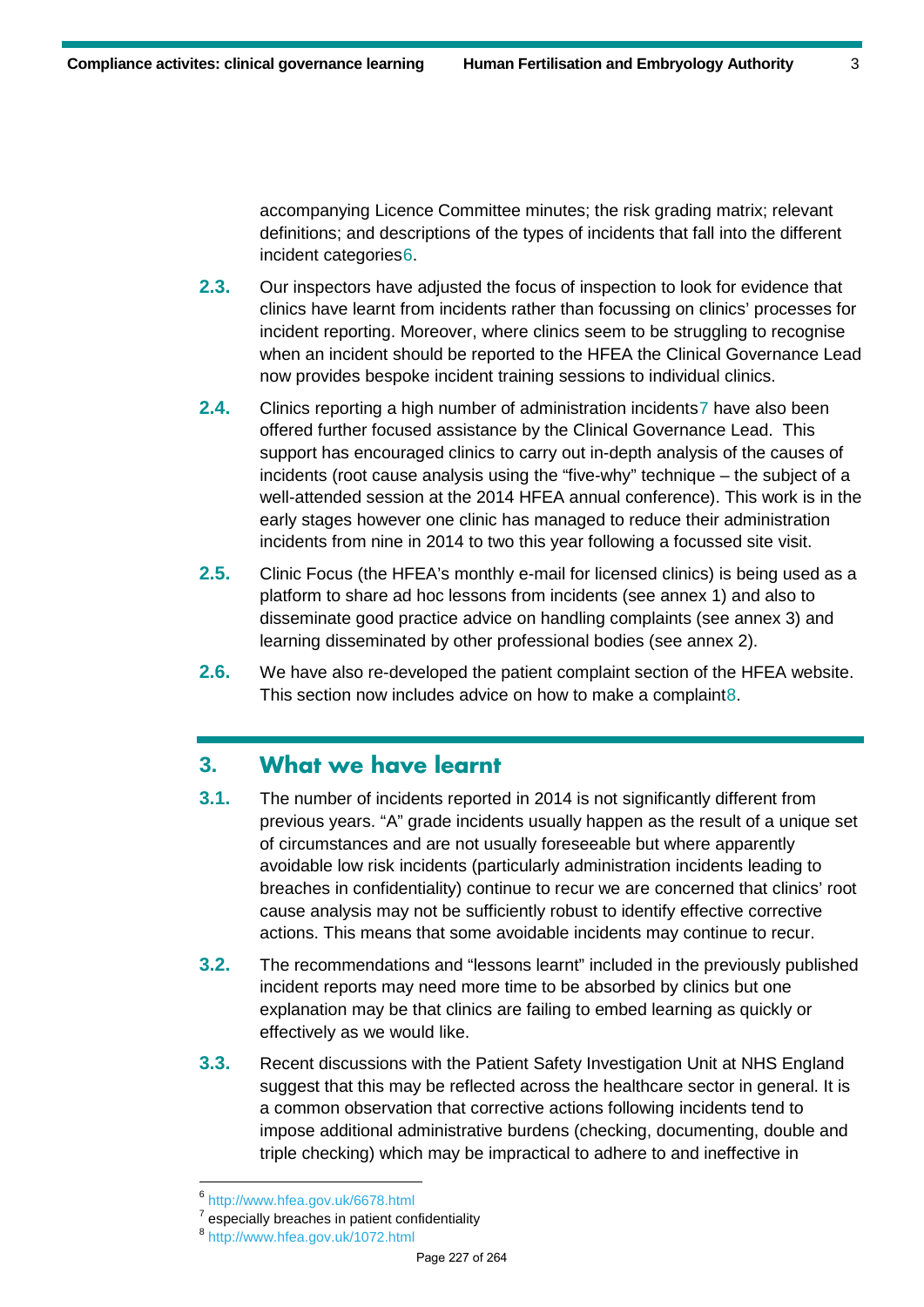preventing reoccurrence of incidents. To combat this, we are aiming to encourage clinics to fully engage with incident investigations to identify the root causes and opportunities for improvement rather than blaming "human error". This change in focus aims to encourage and promote the continued establishment of an open and learning culture in HFEA licensed clinics.

- **3.4.** We also aim to keep our own processes under constant review and will aim to establish collaborative working relationships with NHS Improvement[9](#page-23-0) to ensure that wider learning from colleagues working in patient safety in a healthcare setting feeds into our own ways of working.
- **3.5.** The Authority is asked to note this report. In summary:
	- We are seeking to influence the culture in licensed clinics so they develop an embedded learning and safety culture.
	- We are aiming to ensure that our work on incident oversight reads across to our inspection activities.
	- We are publishing a national report on incidents in 2014<sup>[10](#page-23-1)</sup> today.

<span id="page-23-0"></span><sup>&</sup>lt;sup>9</sup> The new jointly-led Monitor and NHS Trust Development Authority will be setting up a new Independent Patient Safety Investigation Service.

<span id="page-23-1"></span> $10$  See annex 4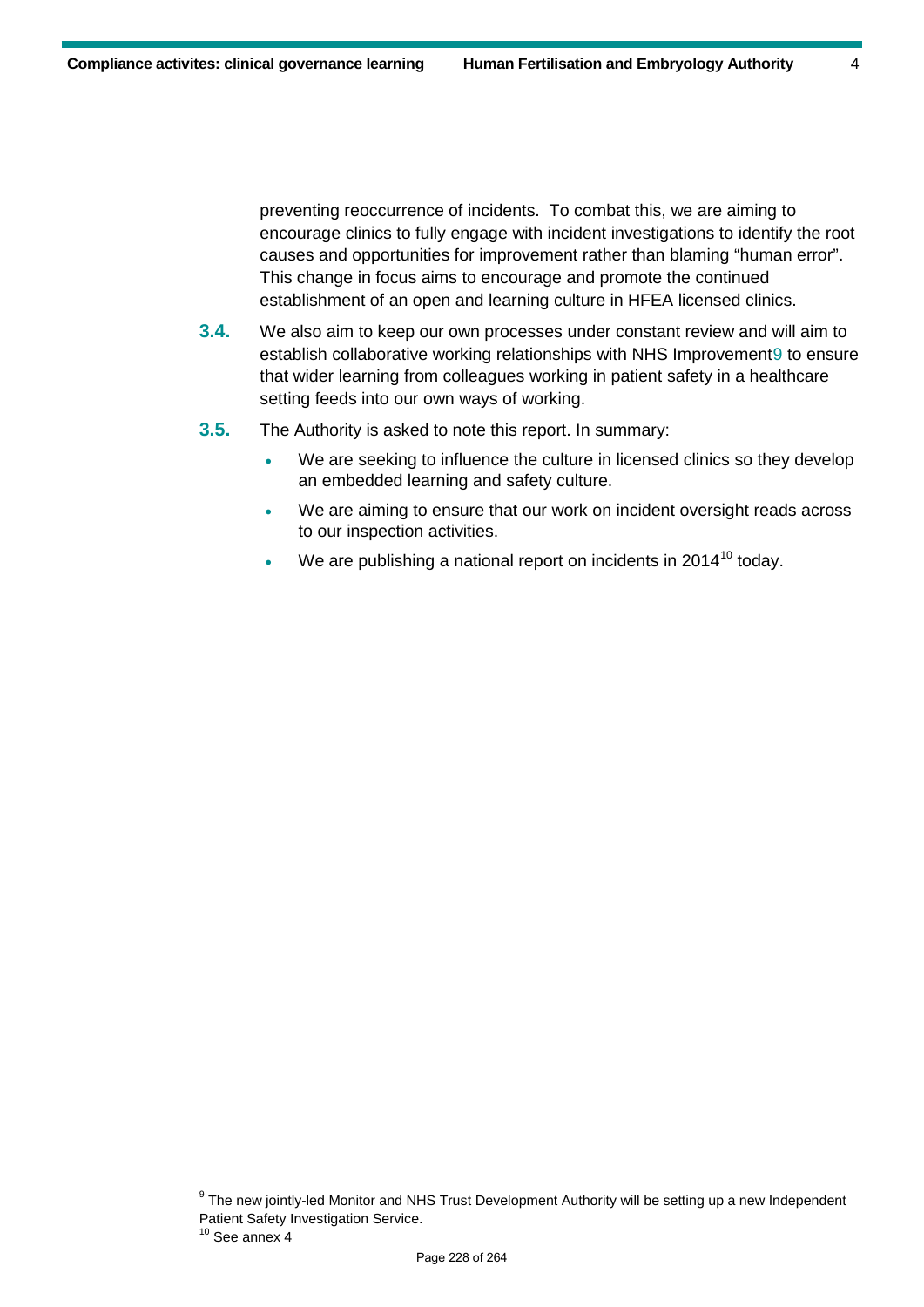#### **Annex 1**

Incidents case study: A cautionary tale on the use of benchtop incubators

**Our recently published incidents report showed that equipment failure was the most commonly reported type of incident in the 'laboratory incidents' category. In the following case study, a clinic reflects on a major incident that occurred on their premises involving benchtop incubators.** 

"As embryologists working in the UK, we are lucky to have a legal framework and comprehensive sets of guidelines, regulations and professional standards around which to build our practice. Working in such a carefully controlled environment significantly reduces the risk of incidents, so it is always a major shock when a serious incident occurs. However, as part of the investigative process, it is also important to share any learning points identified.

Our unit has been using a combination of large front loading and benchtop mini-incubators for several years, without any previous significant issues. The benchtop incubators were introduced into practice in 2009 as part of a drive to introduce new technology to improve embryo implantation rates, following publication of the HFEA multiple births minimisation strategy. Benchtop incubators with a minimal chamber volume reportedly allowed better control of temperature (Cook et al, 2002) and better recovery of gas concentration after opening. This was said to lead to an improved and optimal culture environment (Fujiwara et al, 2007) as well as taking a mixed gas feed, enabling the use of low oxygen, which is potentially beneficial during extended culture to the blastocyst stage (Catt et al 2000; Meintjes et al 2009).

An extensive Installation Operational Qualification (IOQ) was carried out in our laboratory and a validation over several months provided confirmatory evidence of potential improved performance compared to the traditional large incubator. The IOQ, however, identified a potential issue with independent monitoring. In the large incubators, because of large chamber size, it was possible to monitor both CO2 and temperature independently, on a 24 hour basis, with an appropriate alarm system to alert on-call staff if either factor strayed outside set limits. In the bench top incubators, it was only possible to monitor temperature, as accurate CO2 probes were too large to fit inside the chamber.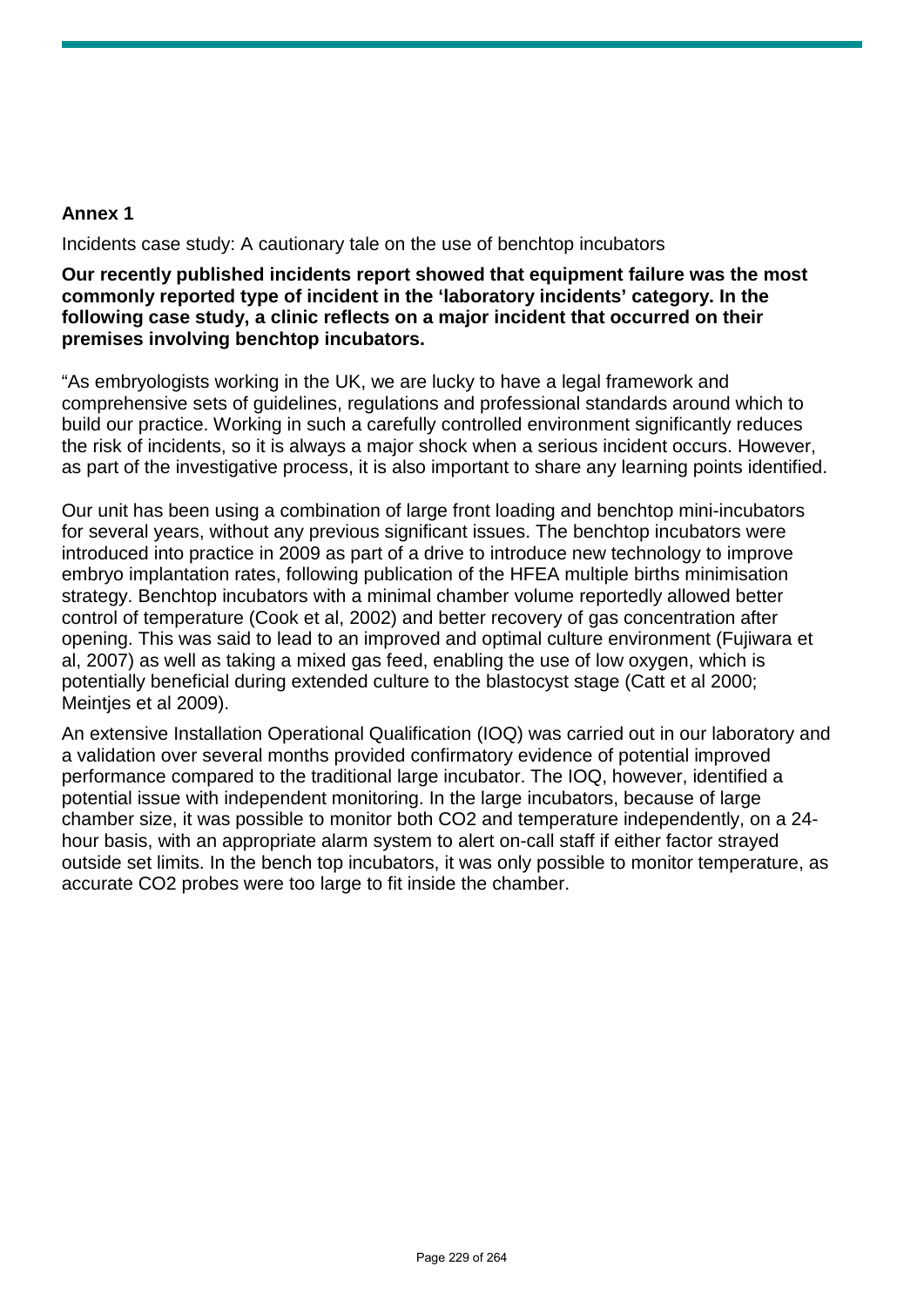A risk assessment was carried out and as a result, extra checks put in place to counteract this potential risk, such as regular measurement of pH, daily visual checks on the gas supply and the use of pH reference dishes following services and any prolonged period of inactivity.

However, such measures cannot identify problems with CO2 levels which occur outside normal working hours and recently, following a change of the humidification set, the gas supply to the culture chambers failed overnight after two days of working adequately. There had been a leak between the filter set and the gas inlet, probably due to a misthread the connector. As the gas supply to the gas inlet had not failed, the incubator did not go into system alarm and the fault went undetected overnight, causing irreparable damage to the embryos being cultured within. This represented a major incident for the unit and the patients involved.

Small chamber incubators, with or without time lapse, are in very common use throughout the UK and worldwide, but several currently have no capability for independent monitoring, particularly of CO2. Although providing improved overall performance over a number of years, this potential design flaw also poses a risk of which all embryologists should be aware. Due to this incident we have stopped using these particular benchtop incubators for overnight culture of embryos in our unit."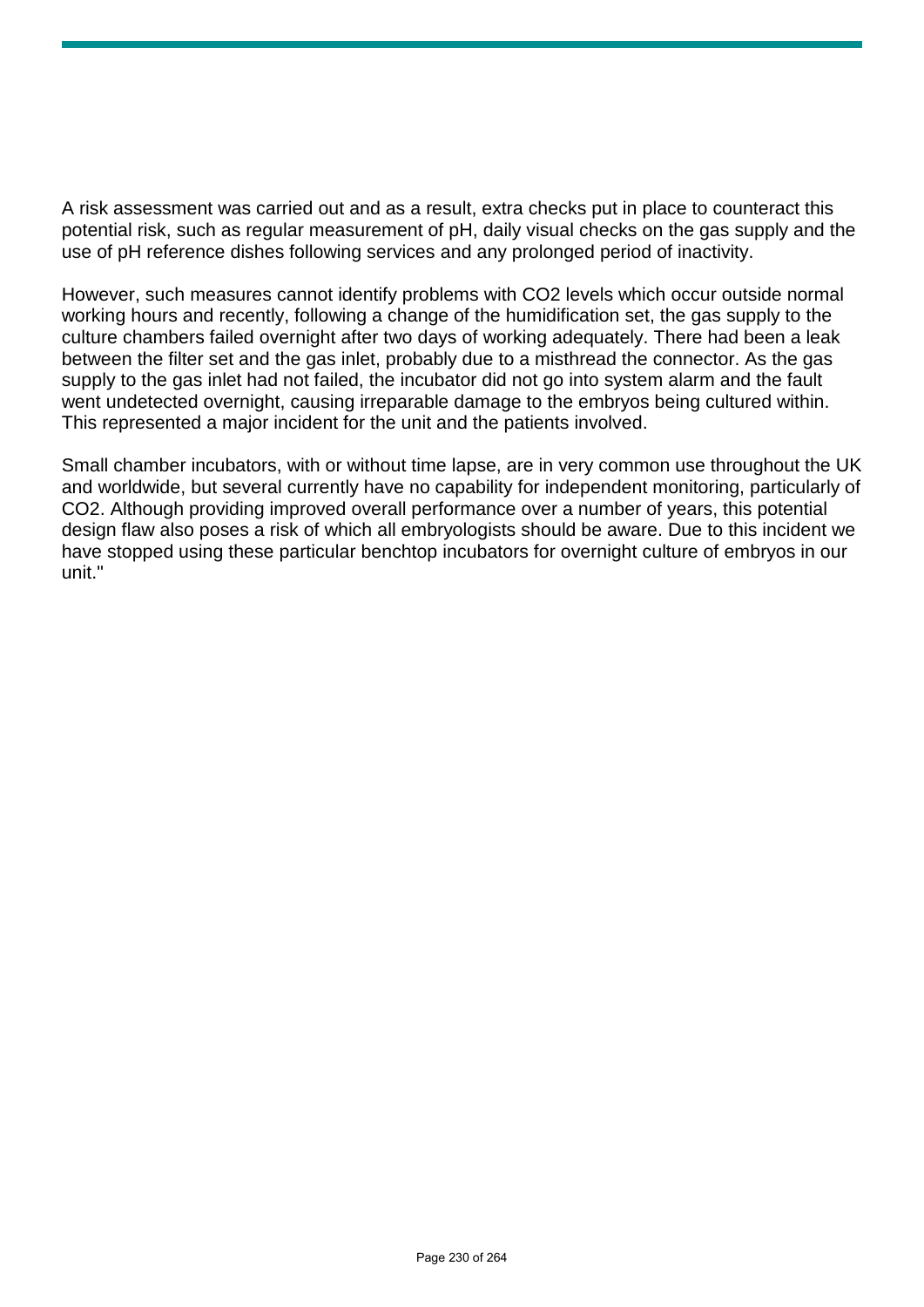#### **Contingency planning**

As part of our commitment to share learning amongst clinics based on actual experience, this month we are looking at an incident around contingency planning. We have asked two centres to offer advice on their learning based on an actual incident and what a good contingency plan should consist of.

#### The scenario

In this case study ongoing building works at centre A meant that the contingency arrangement with centre B was activated. It became apparent after the arrangement was activated that centre B did not have the same licence as centre A. This effectively meant that centre B was carrying out an activity that they were not licenced to perform.

#### The learning outcomes

#### **Regularly review arrangements**

Contingency planning is normally set out in general terms to ensure that it covers all potential emergencies, in this case, citing the reasons for invoking the contingency arrangement. There may never be a need to invoke the arrangements and therefore they may remain relatively untested until they are required.

It is therefore important to **regularly check and review the contingency plan** for any changes within the clinics which may impact the effectiveness implementing the plan. For example, changes may include modifications to the clinics' licensed activities, changes in embryology methods or changes in capacity.

#### **Have a shared checklist**

A clear, shared checklist can help both parties to review the required contingency arrangements and to identify any major differences which would prevent the transfer of some or all patients. Pre-planning and working to a checklist will ensure that the plans can be completed smoothly and efficiently for all parties involved.

In this case where patient transfer was required, speed of response is essential and the checklist can be used to allow the transferring and receiving clinic to review both short and long term requirements.

After an incident the checklist can also assist in the post-transfer review to identify any areas for improvement.

#### **What to include in a checklist**

The checklist should be tailored to the specific needs of your clinic. However the following items should be considered: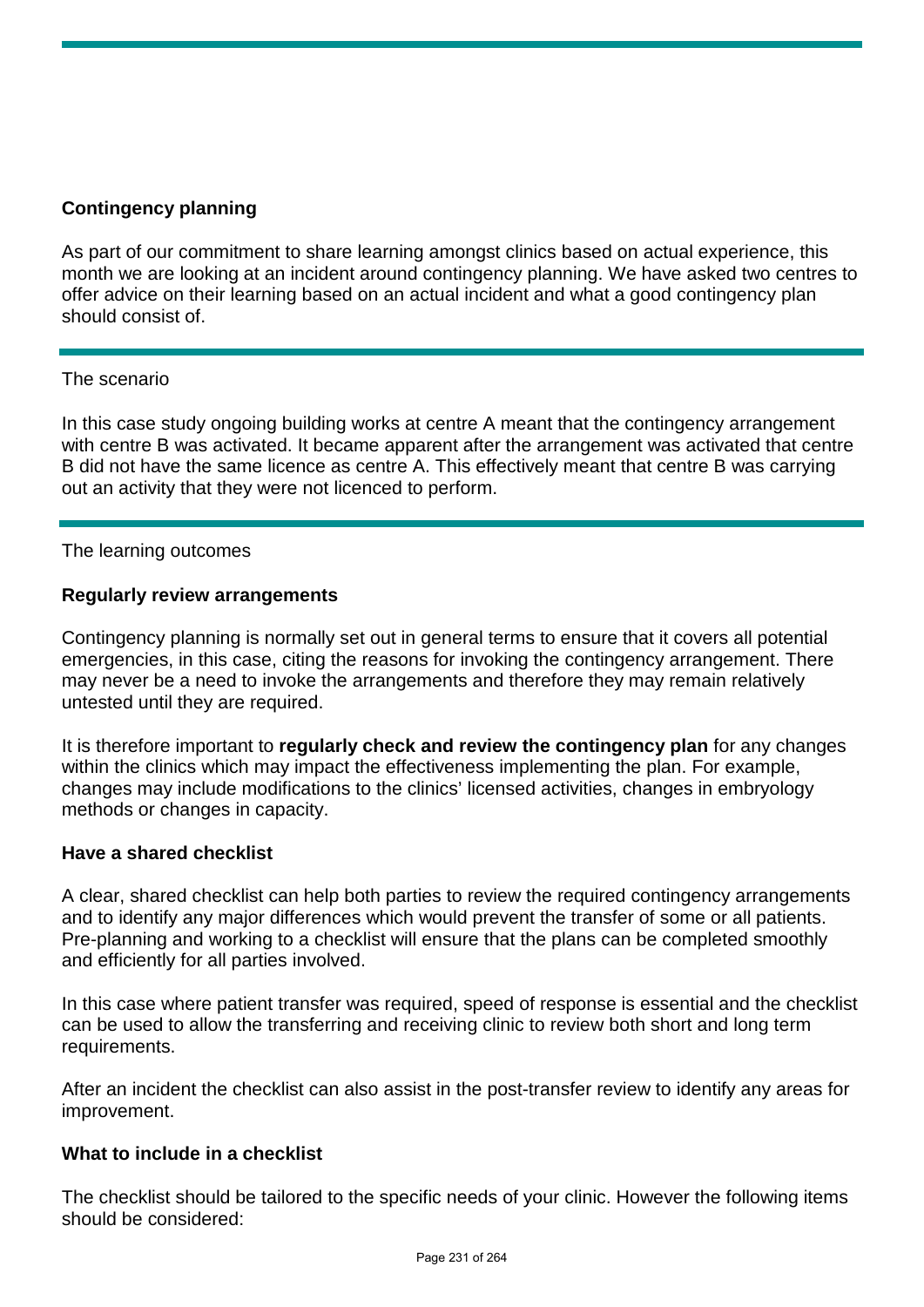- Communications with the HFEA informing the respective Inspectors for both clinics. This will ensure that specific guidance can be provided as required.
- Review the treatment licence for both clinics to ensure that there are no gaps.
- Review capacity in both clinics to ensure that the treatments can be safely transferred and accommodated.
- How information will be communicated to patients to minimise any concerns.
- Review if any equipment, consumables or staff to be transferred to receiving clinic.
- Discuss protocols to be followed.

The suggestions listed are intended to act as a guide to help improve or refine your current and we welcome your views in on ways of working that would help your peers.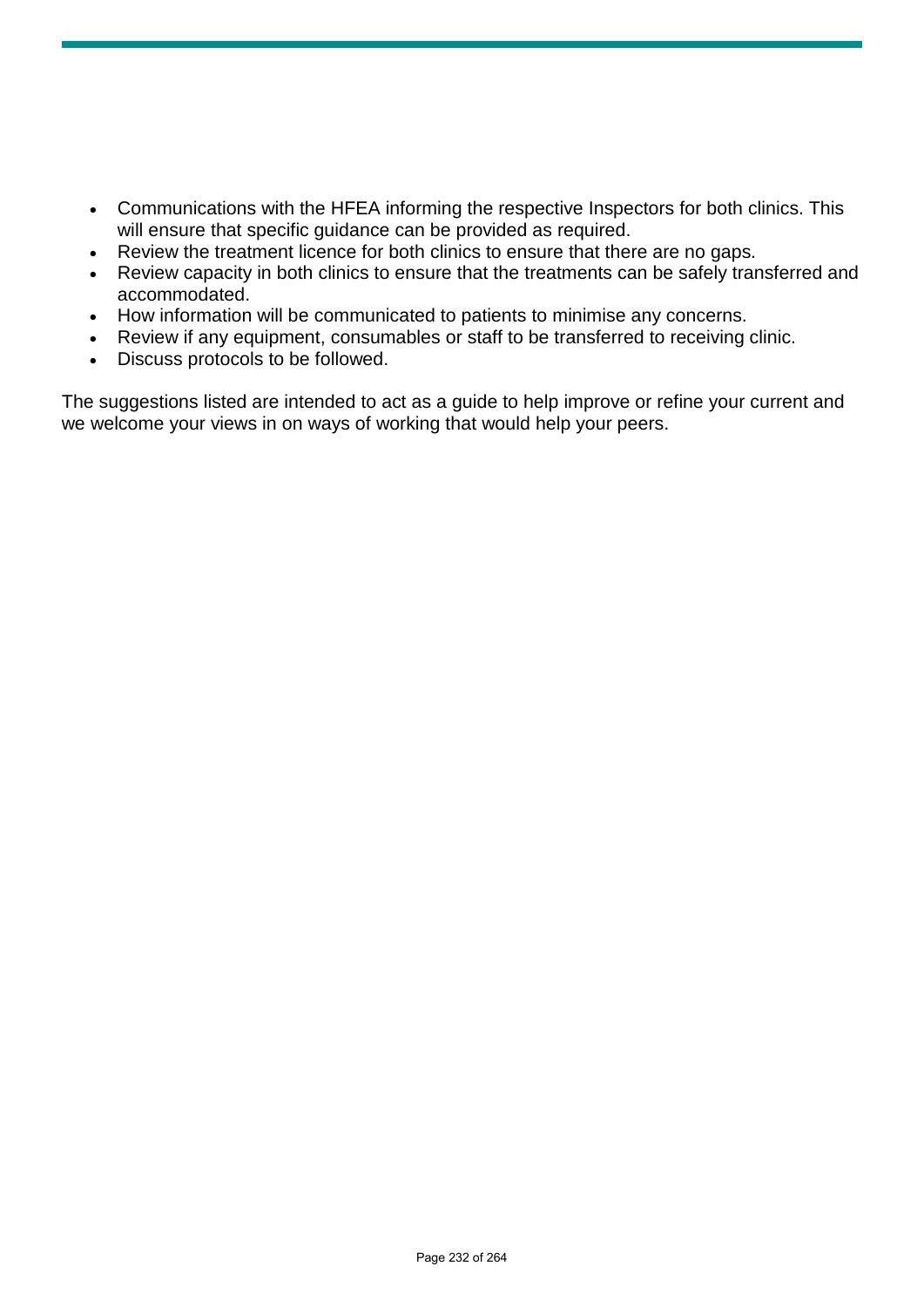#### **Annex 2**

#### **Off-label use of intralipid infusions**

#### **Following concerns from the President of the RCOG about the administration of intralipid infusion to women undergoing IVF and those with a history of recurrent miscarriage, you should pay particular attention to the risks when prescribing the use of medicines off label.**

The use of intralipid infusion for these indications represent off-label use of the medicine. Healthcare professionals' responsibilities when prescribing a medicine off-label may be greater than when prescribing a medicine for use within the terms of its licence. If you are prescribing the use of medicines off label you should pay particular attention to the risks which may include: adverse reactions; product quality; discrepant product information or labelling (eg, the patient information leaflet may be inconsistent with the medicine's off-label use). The MHRA provides guidance on off-label use of medicines on its website.

#### **What you should do now**

If you are prescribing the use of intralipid infusion off-label you should consider the advice of the President of the RCOG in relation to the evidence base for the use of the medicine in terms of its safety and efficacy.

- Take responsibility for prescribing the medicine and for overseeing the patient's care, including monitoring and follow-up.
- Record the reasons for prescribing this medicine in the patient's records.
- Review the information that you provide to patients to make sure that you explain the reasons for prescribing this medicine off-label where there is little evidence to support its use.
- Document what information has been provided to your patients in the patient's records.

The documentation of your rationale for prescribing intralipid infusion off-label and of the information provide to patients receiving this treatment may be reviewed in the course of your HFEA inspection. This advice should be followed in all cases where you prescribe the use of medicines off-label.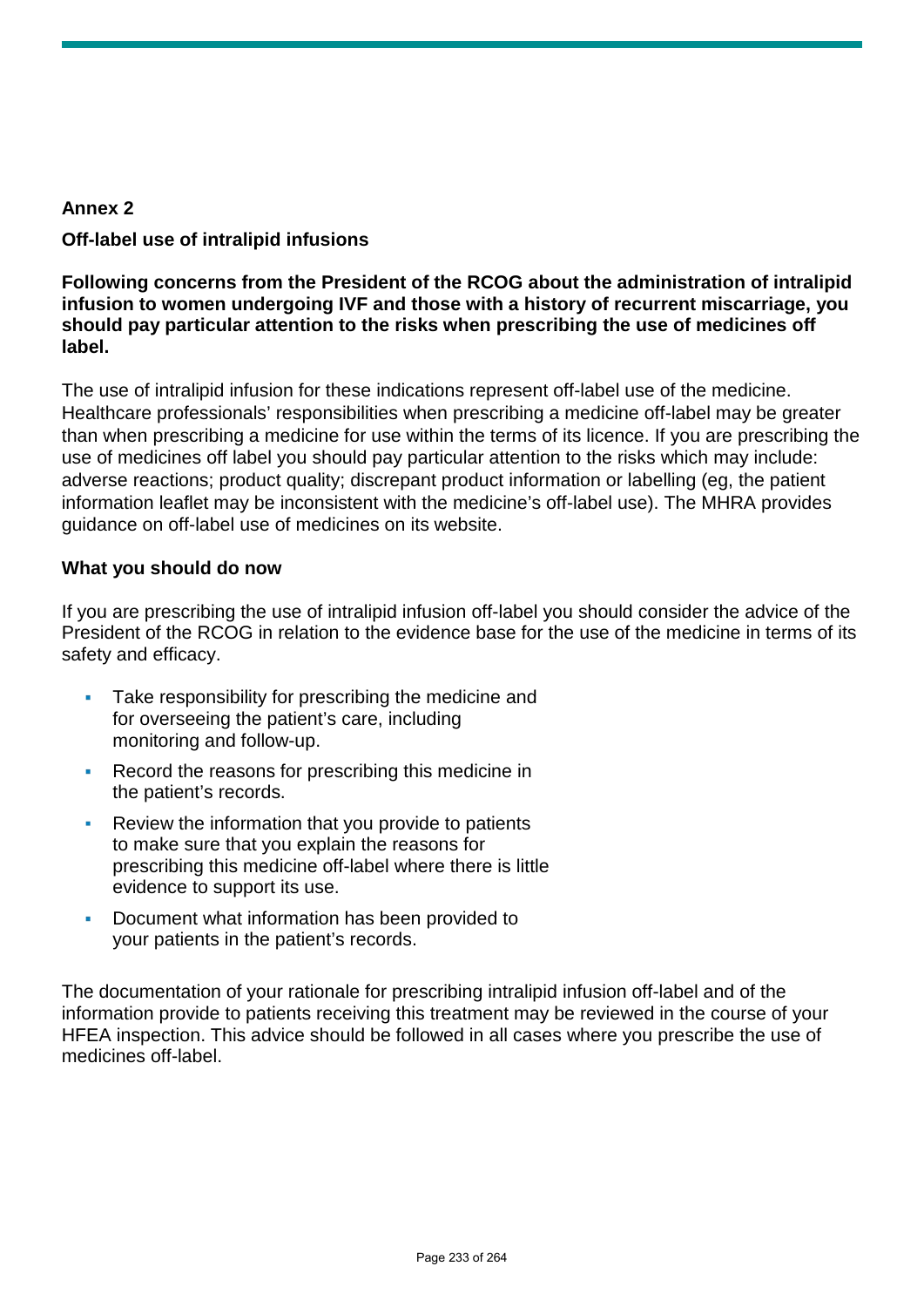## **Annex 3 HFEA report on patient complaints**

### **We have carried out a review of patient complaints made to the HFEA about clinics.**

Most people undergoing treatment have a positive experience. However when things do go wrong, it is important to deal with such issues in the right way so that the individual can receive justice and the organisation can learn from what went wrong.

We can only consider a complaint that indicates a potential breach of the Act, licence conditions or directions. We expect clinics to take complaints seriously, carry out an investigation into the issues raised, explain what went wrong and offer an apology (when appropriate). We also expect clinics to explain what measures have been taken to put matters right. If you do this well then patients feel they have been listened to and that their concerns have been acknowledged and taken seriously.

During calendar years 2011, 2012 and 2013, the HFEA received 133 queries from patients regarding complaints about clinics. Most complainants had not accessed the clinic's grievance procedure and simply wanted advice on whether or not they had grounds to make a complaint and if so, how to do so.

During the same three-year period, nine queries were investigated further. In seven of these the intervention was minimal and required no further action other than contacting the clinic to chase up the response or to ask the clinic to re-review their complaint response to make it clearer. One complaint resulted in a further investigation by the HFEA and one complaint resulted in a site visit and further investigation.

#### **What bad looks like according to those surveyed:**

- No formal acknowledgement of the complaint
- A lack of accuracy in the clinic's response (for example, a letter that contains wrong names or incorrect treatment dates, indicating to the complainant that the clinic has not investigated their complaint seriously).
- Apologies that feel insincere or part of a generic corporate template (for example, a complaint response that begins with "I am sorry that you felt you have cause to complain").
- Responses that ignore specific concerns or do not fully engage with the concerns raised by the complainant.
- A response that contains defensive or legalistic language.
- Late responses or no response at all.

#### **What good looks like according to those surveyed:**

- Having access to an 'intermediate' contact perhaps a general manager to discuss a concern before submitting a formal complaint.
- A response that addresses the initial complaint directly and accurately.
- A personalised apology.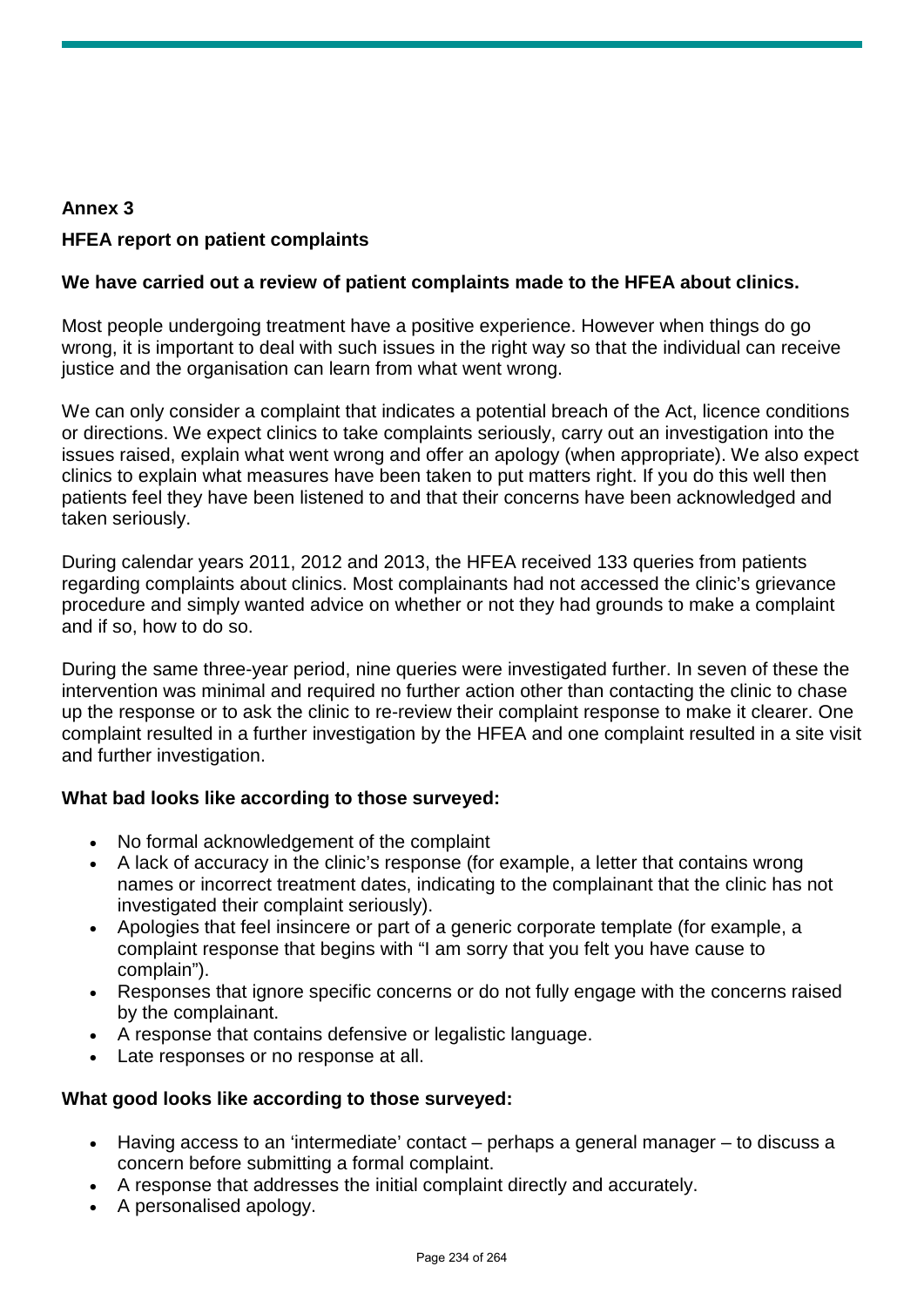- The offer of face-to-face meetings with plenty of time to talk through the complaint response in detail.
- A single point of contact to support the complainant and help them understand what they want to achieve through their complaint.
- Clarity at every stage of the complaint process. If a complaint is complex in nature and may take longer than usual to investigate, complainants should be kept up to date with their case.
- A final response that includes the lessons that have been learnt and what steps the clinic will take.
- Staff training on how the complaints system works and how to help patients access it.
- Training and support for staff that have had a complaint upheld about them.

You may want to review your own complaint handling procedures to make sure that this aspect of the service is as good as it can be.